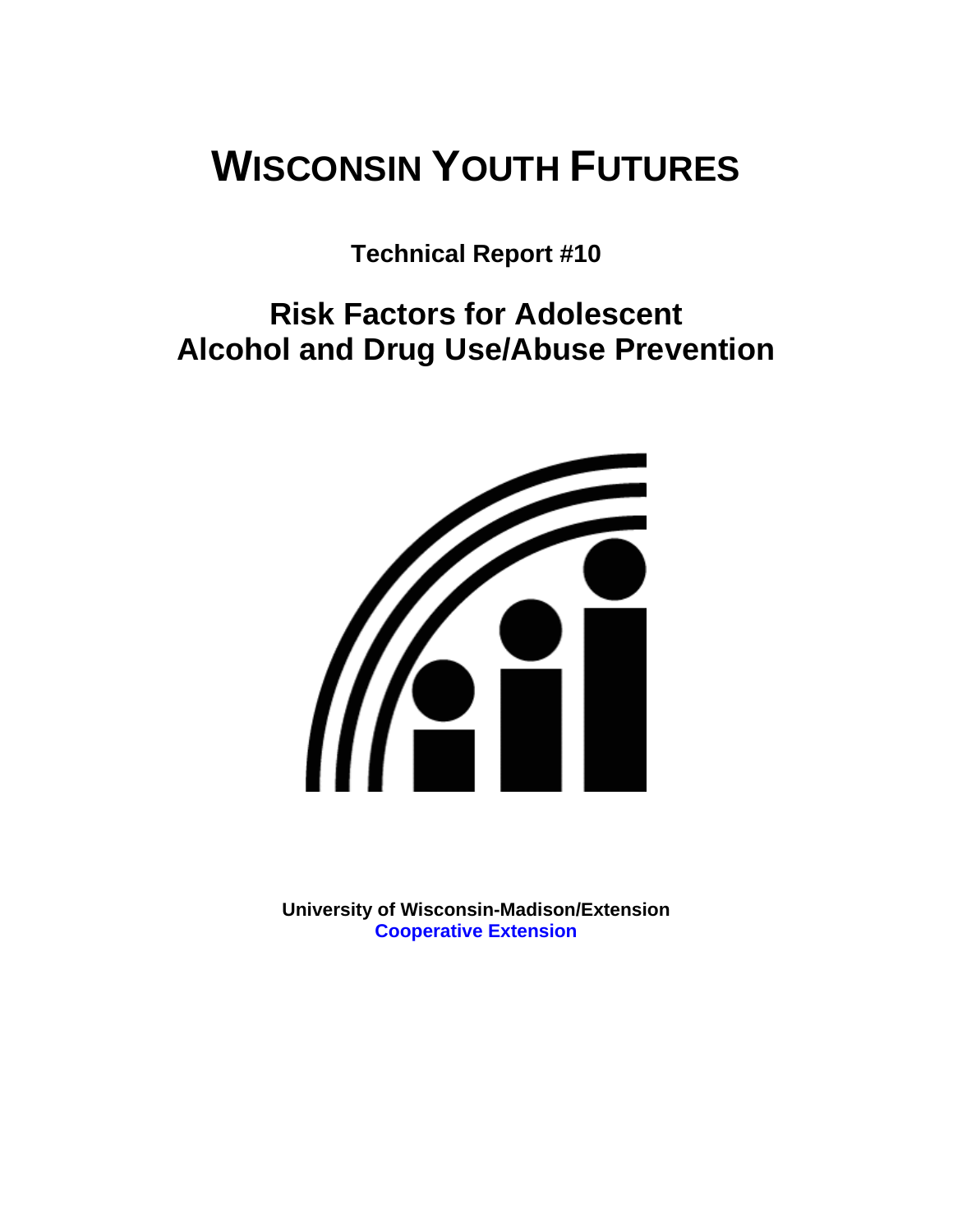# **Risk Factors for Adolescent Alcohol and Drug Use/Abuse Prevention**

By

[Karen Bogenschneider](http://www.uwex.edu/ces/flp/specialists/bogensch.html) Assistant Professor, Child and Family Studies Youth Futures Director University of Wisconsin-Madison/Extension

Young people in the United States have the highest rates of illicit drug use among industrialized countries, and tobacco and alcohol use remain alarmingly high (Higgins, 1988). For young people, alcohol and drug abuse interferes with their cognitive and emotional development, increases the chance of accidental injury and death, and magnifies the likelihood of drug dependency. For adults, drug abuse is associated with lung cancer, coronary heart disease, AIDS, violent crime, child abuse, and unemployment (Hawkins, Catalano, & Miller, 1992). While individuals bear tremendous costs of drug abuse in their personal lives, families, and jobs, society also pays a price in the high cost of such related services as health care, drug and alcohol treatment, law enforcement, and family supports.

This review identifies factors that increase the risk that young people will drink, smoke cigarettes, or use other drugs. Based on a growing body of research evidence, adolescent alcohol and drug use/abuse, like other youth problems, is influenced not by a single factor, but by many; furthermore, these factors are not confined to any one part of the adolescent's world. This review focuses on both risk factors (hazards that increase a youngster's vulnerability to alcohol and drug use/abuse) and protective factors (safeguards that enhance a youngster's ability to resist use and promote adaptation and competence). Given my interest in prevention, this review is intentionally limited to those risk factors amenable to intervention; thus, other factors, such as a family history of alcoholism, are omitted. For a more exhaustive review, the reader is directed to a recent paper by Hawkins, Catalano, and Miller (1992).

This review is unique in several ways. First, it focuses on both licit drugs, those that can be used legally by adults, (i.e. alcohol and cigarettes) and illicit drugs, those illegal at any age (i.e. marijuana and cocaine). Despite popular conceptions, tobacco and alcohol cause more personal harm and greater societal costs than other drugs (Higgins, 1988). Ironically, little attention is given to predictors of tobacco use, yet this is often the first drug on which adolescents become truly dependent, due to the highly addictive nature of nicotine. Furthermore, tobacco use may be overlooked because there are few, if any, short-term consequences, although the long-term consequences may be more deadly than other drugs (Newcomb & Bentler, 1989). Alcohol use may receive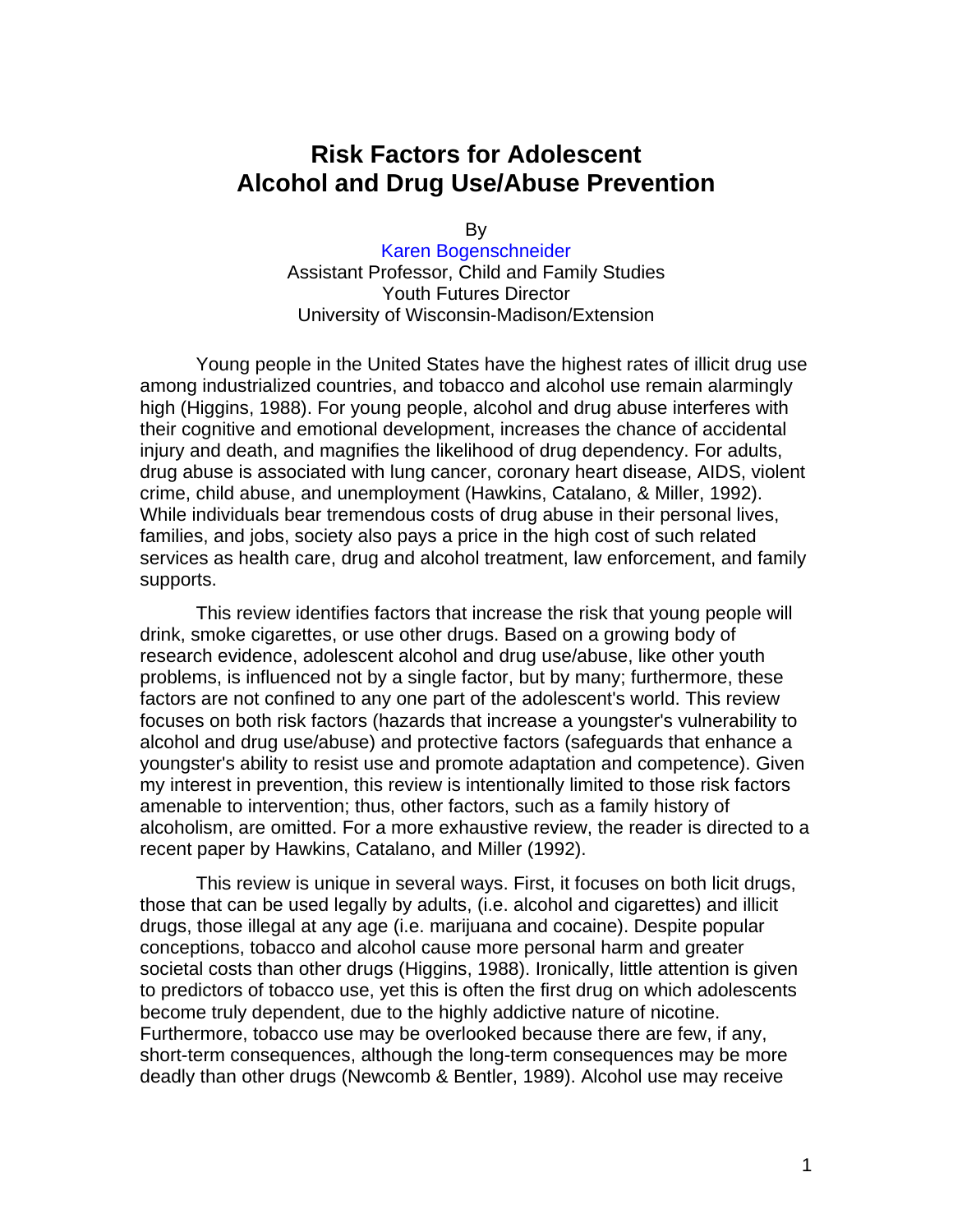more widespread public attention since its consequences are more immediate; alcohol- related accidents are the principal cause of death among the 15 to 24 age group (Higgins, 1988).

Second, the paper attempts to disentangle the power or potency of particular risk factors in predicting adolescent drug use/abuse. Even though the risk factors are listed according to different levels of the human ecology, many of them interrelate. The potency of particular risk factors in predicting adolescent drug use and the extent to which some risks magnify or mitigate others are noted in the summary of each section.

Third, this paper draws an important distinction, one that is often overlooked, between predictors of drug use and predictors of drug abuse. Practitioners interested in preventing drug abuse may target different risk factors in different developmental periods than those interested in preventing teen drug use.

Finally, the paper concludes by drawing implications of this risk-focused, ecological approach for designing effective community prevention programs. Selected programs are described to illustrate the breadth and diversity of successful prevention efforts.

This paper begins by summarizing recent evidence on the prevalence of drug use and then proceeds to discuss risk factors in individuals and in their families, peer groups, school and work settings, and the communities in which they reside.

#### **PREVALENCE OF DRUG USE**

While use of many drugs appears to be stabilizing or declining from the peak rates of 1979 and 1980, recent data suggests drug use is widespread and many would contend, unacceptable. According to the 1985 National Household Survey, smoking and drinking are the most prevalent activities among 12 to 17 year-olds (Newcomb & Bentler, 1989). Nationally, one-fifth of high school seniors smoke daily, while 35 to 40 percent are "binge" drinkers (Higgins, 1988). Similar trends are found in Wisconsin with 51 percent of seniors, 39 percent of sophomores, and 23 percent of eighth graders reporting they drank heavily (5 or more drinks in a row) during the previous month (Small, 1990). According to a 1991 study conducted by the Office of the Inspector General, over one-fourth of 7th to 12th graders drink on a weekly basis (Office of Substance Abuse Prevention, 1991). Nearly 30 percent of 7th to 12th graders have tried at least one illicit drug, primarily marijuana, during their lifetime (Newcomb & Bentler, 1989); the use of any drug other than alcohol, marijuana, or cigarettes, however, is low (Newcomb & Bentler, 1989).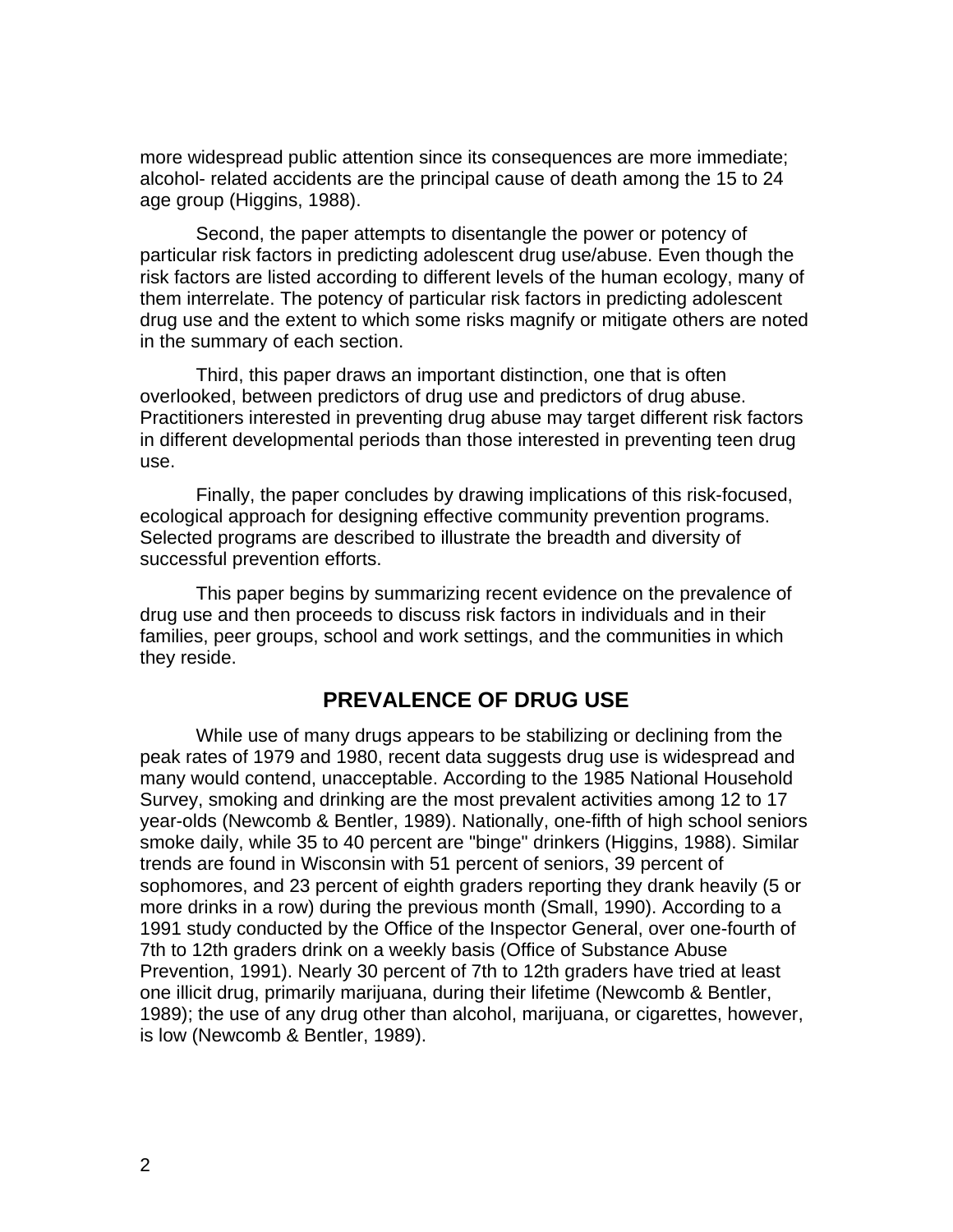Steady declines in drug use have been noted in the Monitoring the Futures studies since 1980. A couple exceptions include the lifetime prevalence of cocaine use and abuse (Newcomb & Bentler, 1989), and a return to the bingerate highs of the late 1970's; over one-third of seniors binged at least once during the two weeks preceding the study (Higgins, 1988). Other studies indicate a disturbing decline in the age of first use of alcohol and other drugs (Higgins, 1988; Falco, 1988); the percentage of students who begin using drugs by the 6th grade has tripled in the last 10 years. Peer and social influences to drink begin as early as the fourth grade (Falco, 1988). As recently as 25 years ago, marijuana use was virtually nonexistent among 13 year-olds; now 1 in 6 thirteen-year-olds have used marijuana (Falco, 1988).

## **INDIVIDUAL RISK FACTORS**

Alienation or Rebelliousness - Alienation or rebelliousness has been linked with early or frequent substance use (Baumrind, 1987; Hawkins, n.d.; Hawkins, Lishner, & Catalano, 1987). When kids exhibit a weak attachment to parents, low commitment to school, and nonconformity to community laws and norms, the chances of substance abuse increases (Botvin, 1985; Dryfoos, 1990; Hawkins, Lishner, & Catalano, 1987; Higgins, 1988).

Anti-Social Behavior - Boys, in particular, who are aggressive at ages 5, 6, and 7 have elevated risk of drug abuse later. For 4 to 15 percent of all young people, early anti-social behavior continues into adolescence; for about 40 percent of these, frequent drug use persists into adulthood (Hawkins, Lishner, & Catalano, 1987). Early anti-social behavior is a more potent predictor of substance use when it occurs in combination with isolation, withdrawal or hyperactivity (Hawkins, n.d.).

Anxiety or Depression - Anxiety and depression are related to greater drug use (Botvin, 1985; Dryfoos, 1990; Higgins, 1988; Kandel, Kessler, & Margulies, 1978; Steinberg, 1991), but the effects appear limited to early adolescence. Panic attacks and depressive symptoms appear to trigger drug use before age 15, but have little effect on use that begins between the ages of 15 and 25 (Robins & Przybeck, 1987).

Early First Use of Drugs - The earlier kids have their first drug experience, the more likely they will have problems later in adolescence (Dryfoos, 1990; Hawkins, n.d.; Hawkins, Lishner, & Catalano, 1987; Hawkins, Lishner, Jenson, & Catalano, 1987; Higgins, 1988). Overall, about 8 percent of male users and 4 percent of female users develop severe dependence; when use begins before age 15, however, the rates are 6 to 10 times higher with 50 percent of men and 40 percent of women developing drug dependency (Higgins, 1988; Robins & Przybeck, 1987).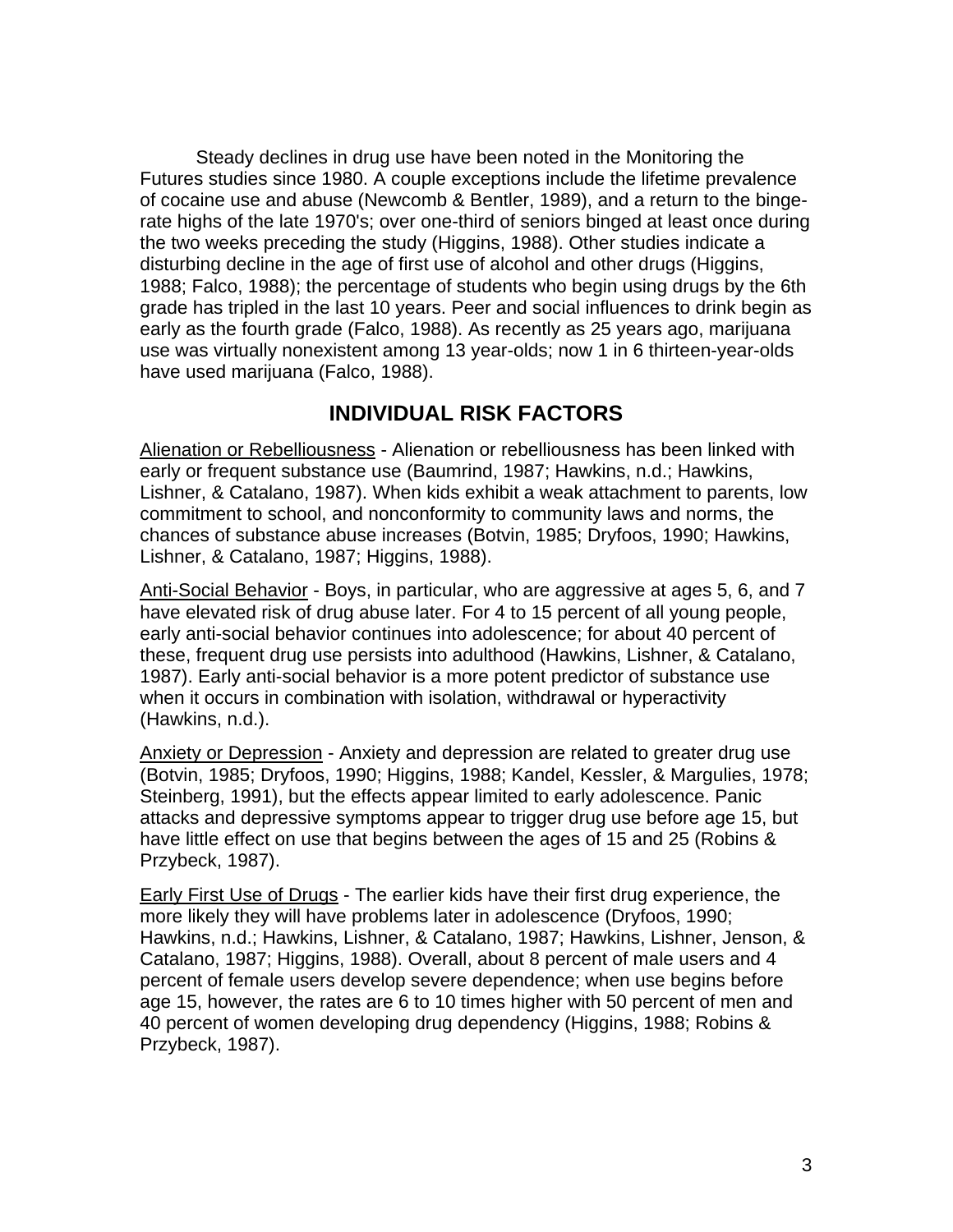External Locus of Control - Adolescents who perceive that their lives are largely beyond their control are more apt to abuse substances that their peers who feel that they have a large measure of control over their lives. Adolescents who believe their lives are controlled by external forces feel more pessimistic about their chances for future success, and less competent and capable of choosing and shaping their own destinies (Botvin, 1985; Hawkins, Lishner, & Catalano, 1987; Newcomb & Bentler, 1989; Steinberg, 1991).

Favorable Attitudes Toward Drinking - Favorable attitudes toward drinking or, at a minimum, fewer unfavorable attitudes, increase the risk of drug abuse (Hawkins, n.d.). An important consideration from a preventive perspective is that the earlier these favorable attitudes develop, the less likely kids will have the physical, cognitive, and psychosocial maturity to avoid negative consequences.

Lack of Religious Commitment - Religious beliefs protect children from involvement in drug abuse (Hawkins, Lishner, & Catalano, 1987; Hawkins, Lishner, Jenson, & Catalano, 1987; Higgins, 1988). Regardless of denomination or socioeconomic standing, faith gives children a belief that their lives have meaning and the confidence that things will work out despite hard times.

Sensation-Seeking or High Need for Excitement - Drug-abusing kids tend to be risk-takers who have a high need for stimulation or excitement (Hawkins, Lishner, Jenson, & Catalano, 1987; Higgins, 1988; Newcomb & Bentler, 1989). This suggests that healthy alternatives to drugs may need to be high sensation activities that provide an element of danger to replace the kick that alcohol or drugs provide.

# **SUMMARY OF INDIVIDUAL RISK FACTORS**

To understand the importance of these individual risk factors, one needs to contrast their influence with the influence of risk factors in other parts of the adolescents' world. Generally, with the exception of rebelliousness, alienation, and sensation-seeking, personality factors have been found to be less predictive of substance use than behavioral or interpersonal factors (Hawkins, Lishner, Jenson, & Catalano, 1987). Jessor and colleagues report that environmental factors are twice as important in predicting drug use as personality factors (cited in Hawkins, Lishner, and Catalano, 1987).

Upon closer examination, however, the importance of these individual risk factors depends upon whether one is predicting adolescent experimentation with substances or abuse. For the typical teenager, drug experimentation occurs in social or peer settings, but the abuse or problem use of drugs is generated by internal distress, limited life opportunities, and unhappiness (Newcomb & Bentler, 1989); in other words, the evidence suggests that kids use drugs for social reasons, but abuse drugs to cope with stress, loneliness, boredom, anti-social behavior, family conflict, school failure, or other personal or social problems (Hawkins, Lishner, & Catalano, 1987).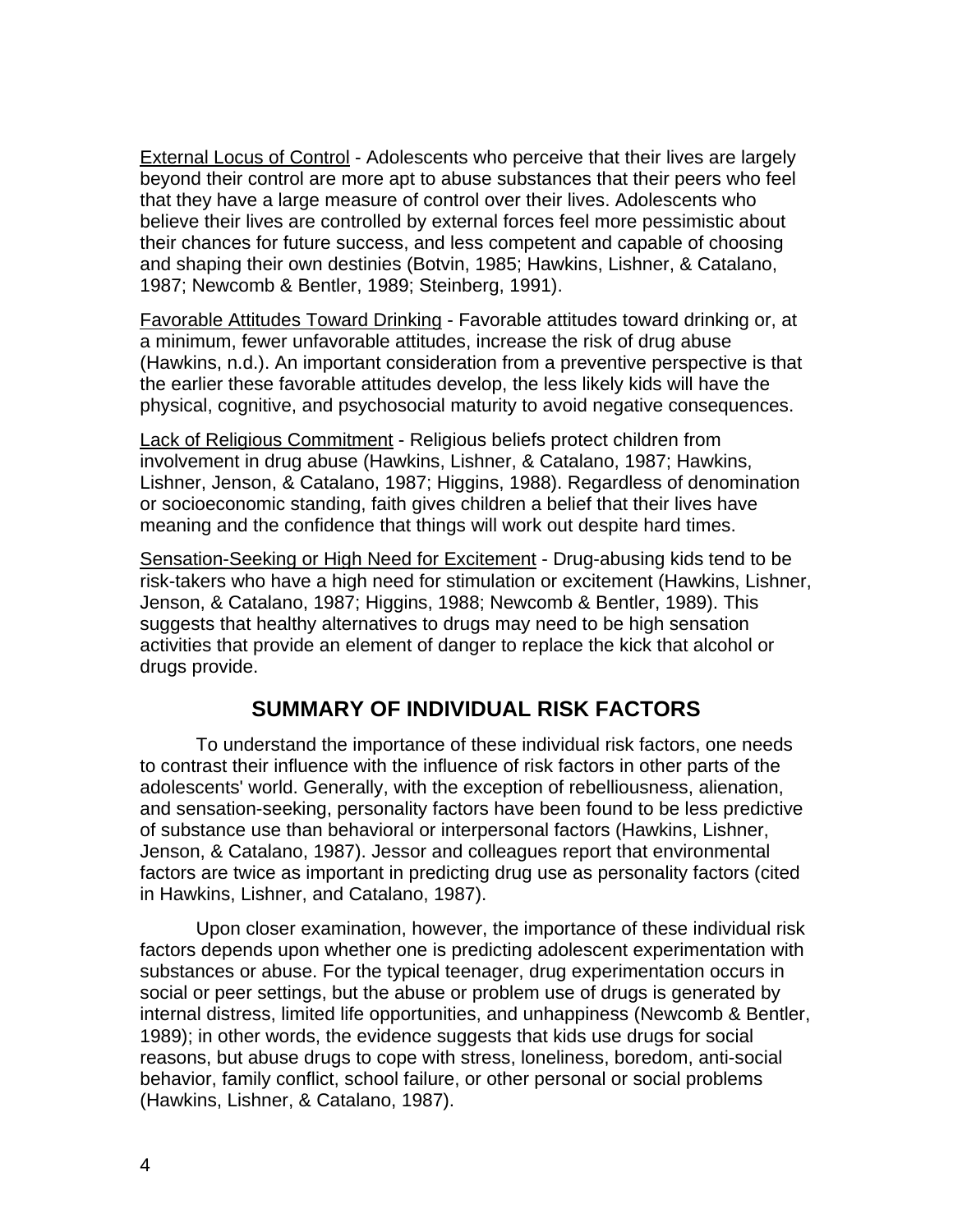Furthermore, factors associated with early or late initiation into drugs often differ from those associated with more normative initiation into drug use. Most substance use that begins between the ages of 15 and 24 appears related to social influences. Drug use that begins early (before age 15) or abnormally late (late 20s), however, is closely related to psychological disturbances (Robins & Przybeck, 1987) and anti-social acts (Hawkins, Lishner, & Catalano, 1987; Newcomb & Bentler, 1989; Robins & Przybeck, 1987). Thus, the risk factors for early use are also the risk factors for heavy use and, therefore, for abuse (Newcomb & Bentler, 1989).

In summary, situational and interpersonal factors are most important for initiation into the use of drugs; psychological factors are most important for abnormally early or late use, increased involvement in that behavior, or escalation to illicit drugs (Kandel, et al., 1978; Robins & Przybeck, 1987).

#### **FAMILY RISK FACTORS**

Adapting to Divorce, Remarriage, or a Marked Worsening of Family Relations - Youngsters who undergo family transitions often experience temporary psychological difficulties which may be associated with increased substance use (Steinberg, 1991).

Distant, Uninvolved, and Inconsistent Parenting - In general, studies suggest that authoritative parenting is associated with lower rates of substance abuse than autocratic, permissive or uninvolved parenting (Baumrind, 1987; Dryfoos, 1990; Hawkins, n.d.; Hawkins, Lishner, & Catalano, 1987; Kandel, et al., 1978; Newcomb & Bentler, 1989; Steinberg, 1991). Authoritative parenting is a constellation of parenting characteristics that include warmth and responsiveness as well as moderate to high levels of control; control is defined as firm and consistently enforced rules and standards for the child's behavior.

Negative Parent/Child Communication - One aspect of parenting that appears particularly important to substance abuse is negative communication patterns between parents and their adolescents (Dryfoos, 1990; Hawkins, Lishner, & Catalano, 1987; Newcomb & Bentler, 1989).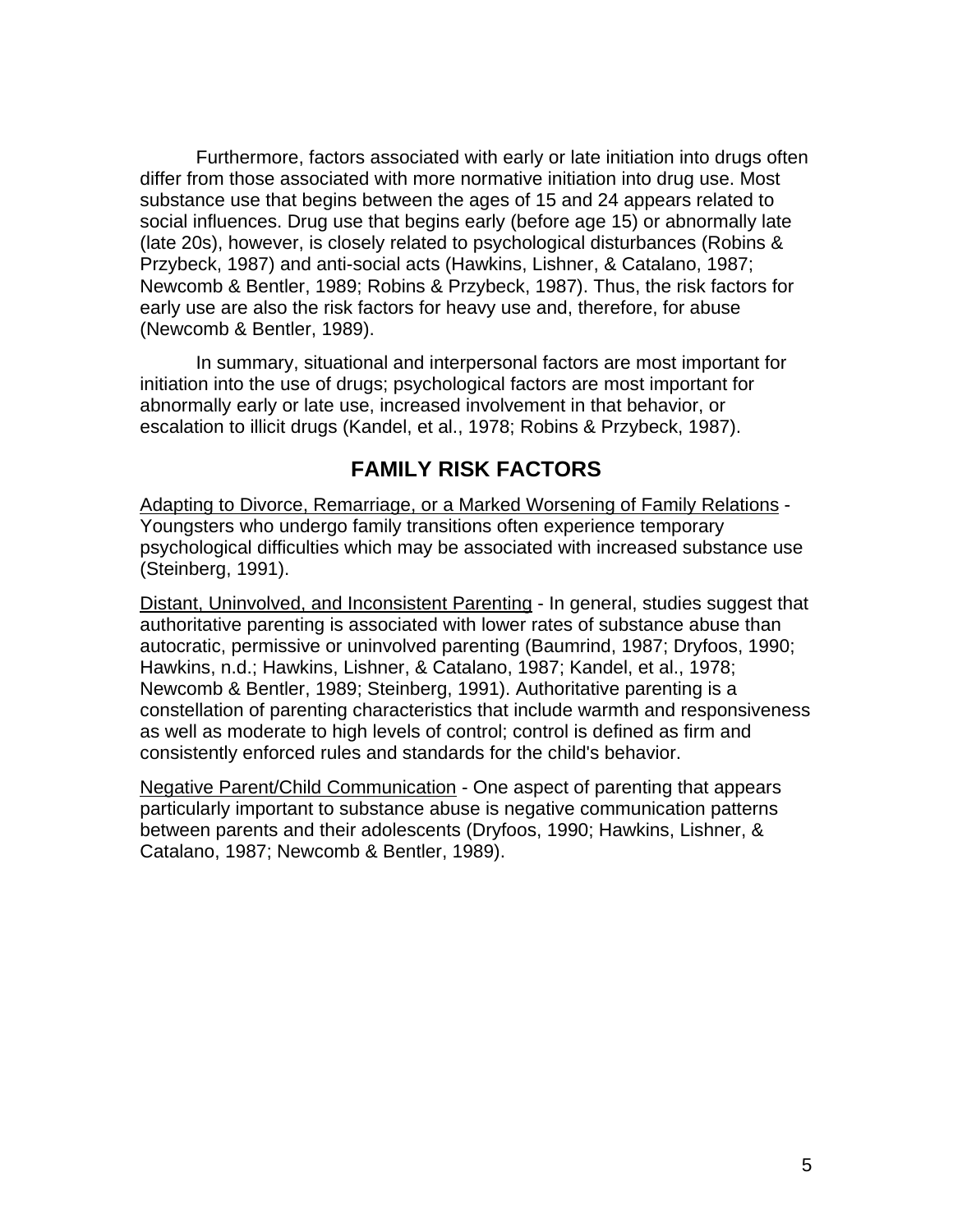Poor Parental Monitoring - Poor parental monitoring is a powerful predictor of substance abuse (Baumrind, 1987; Dryfoos, 1990; Hawkins, n.d.; Hawkins, Lishner, & Catalano, 1987; Kandel, et al., 1978; Newcomb & Bentler, 1989; Patterson & Southamer-Loeber, 1984; Steinberg, 1991). Knowing where teens are, what they are doing and who they are with may be especially important in the after-school hours; one study linked unsupervised after-school time to substance use and abuse (Richardson, Dwyer, McGuigan, Hansen, Dent, Johnson, Sussman, Brannon, & Phil, 1989).

Unclear Family Rules, Expectations, and Rewards - Youth are more apt to get involved in alcohol use when parents are tolerant of children's use (Hawkins, n.d.) and when there are few or inconsistent rewards for nonuse (Hawkins, Catalano, & Miller, 1992).

Parent or Sibling Drug/Alcohol Use - When parents or siblings are heavy users of alcohol or recreationally use illegal drugs, youth are more apt to use substances as well (Baumrind, 1987; Hawkins, Lishner, & Catalano, 1987; Hawkins, Lishner, Jenson, & Catalano, 1987; Newcomb & Bentler, 1989). For example, a household which includes one cigarette smoker doubles the likelihood that a teen will smoke or expect to smoke (Hawkins, Catalano, & Miller, 1992). Modeling of drug use by siblings appears to be a better predictor of a younger brother's use than parental use (Hawkins, Catalano, & Miller, 1992). But parents who involve their children in drug use (i.e. asking their child to get them a beer or to light a cigarette) increase the likelihood that teens will use or abuse drugs (Hawkins, Catalano, & Miller, 1992).

#### **SUMMARY OF FAMILY RISK FACTORS**

Family factors appear especially important in the early initiation to drug use and the initiation to illicit drugs other than marijuana. Family factors, while important throughout childhood and adolescence, may be especially important in shaping early development which, in turn, may serve to protect against early onset of substance abuse (Falco, 1988). For initiation into illicit drugs other than marijuana, parental influences, especially parent/child relations, emerge as the dominant influence.

Parent education may be most effective as a preventive measure if it is tailored to the developmental needs of children and adolescents. During the preschool and early elementary years, parents need skills to reduce children's early conduct problems and to build close relationships with their children; in the middle elementary grades, parents need the know-how to promote academic achievement among their offspring; in the elementary and junior high school years, parents need to develop competencies to help their children recognize and resist social influences to use alcohol and other drugs (Hawkins, Lishner, Jenson, & Catalano, 1987; Hawkins & Catalano, 1990).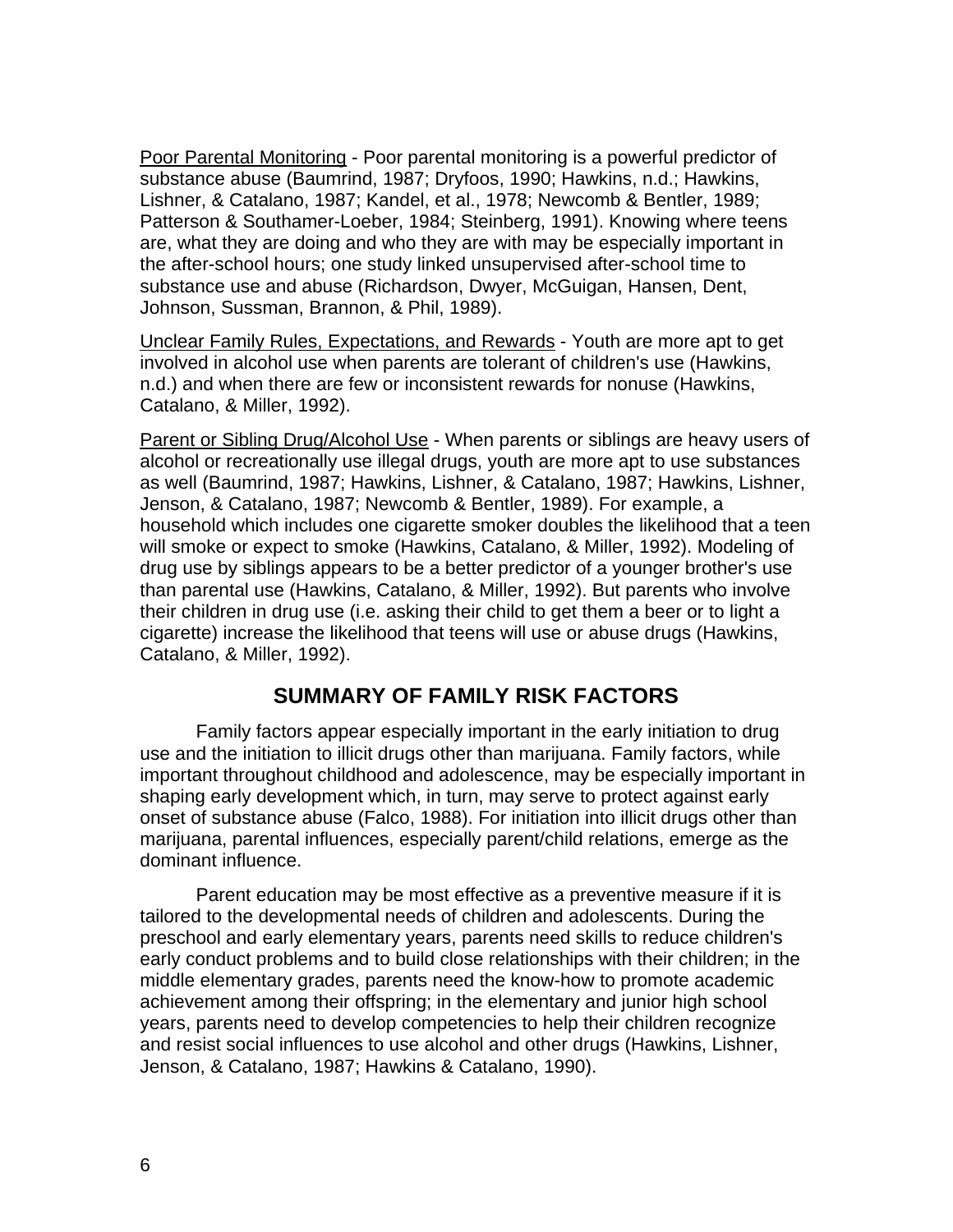# **PEER RISK FACTORS**

Associating With Peers Who Use Drugs - Kids who associate with other kids who use drugs have a much greater likelihood of using drugs themselves. Interestingly, negative peer pressure is a risk whether or not other risk factors are present (Hawkins, n.d.). For example, even if kids come from well-managed families, are getting good grades in school, and live in a well-connected neighborhood, they are more apt to use drugs if their friends do. Hawkins (n.d.) points out, however, that kids with fewer risk factors are less likely to hang out with other kids who use drugs unless everyone in the school is using.

The choice of friends, however, is not entirely random. Adolescents are not merely passive recipients of peer influence but, in fact, select some friends over others (Steinberg, 1991). While it is true that adolescents increase their drug use if they associate with drug-using friends, adolescent's own beliefs about drug use may influence their choice of whom to associate with (Kandel, et al., 1978).

Perceived Use of Substances by Others - Adolescents are more likely to drink or use drugs if they believe rates of drinking or drug use are high among their peers (Bush & Iannotti, 1987; Hawkins, Lishner, & Catalano, 1987; Hawkins, Lishner, Jenson, & Catalano, 1987; Kandel, et al., 1978). Substance use is more closely related to what teenagers believe friends do than what is actually going on. Unfortunately, teens often overestimate the number of peers who drink (Steinberg, 1991). This suggests a prevention strategy of allowing opportunities for adolescents to hear directly from their peers just how inflated their estimates of peer drug use may be.

# **SUMMARY OF PEER RISK FACTORS**

According to Hawkins and Catalano (1990), the two risk factors that are the strongest predictors of adolescent drug use are early initiation and having friends who use drugs. Granted, peers take on added importance during adolescence, but the influence of peers supplements rather than replaces the importance of the family and other influences on adolescent development such as the school. For example, adolescent attachment or bonding to family and school is an important influence on their choice of friends; when kids feel close to parents and find school interesting and meaningful, they are less apt to associate with drug-using peers, unless everyone in the school uses drugs (Hawkins, n.d.).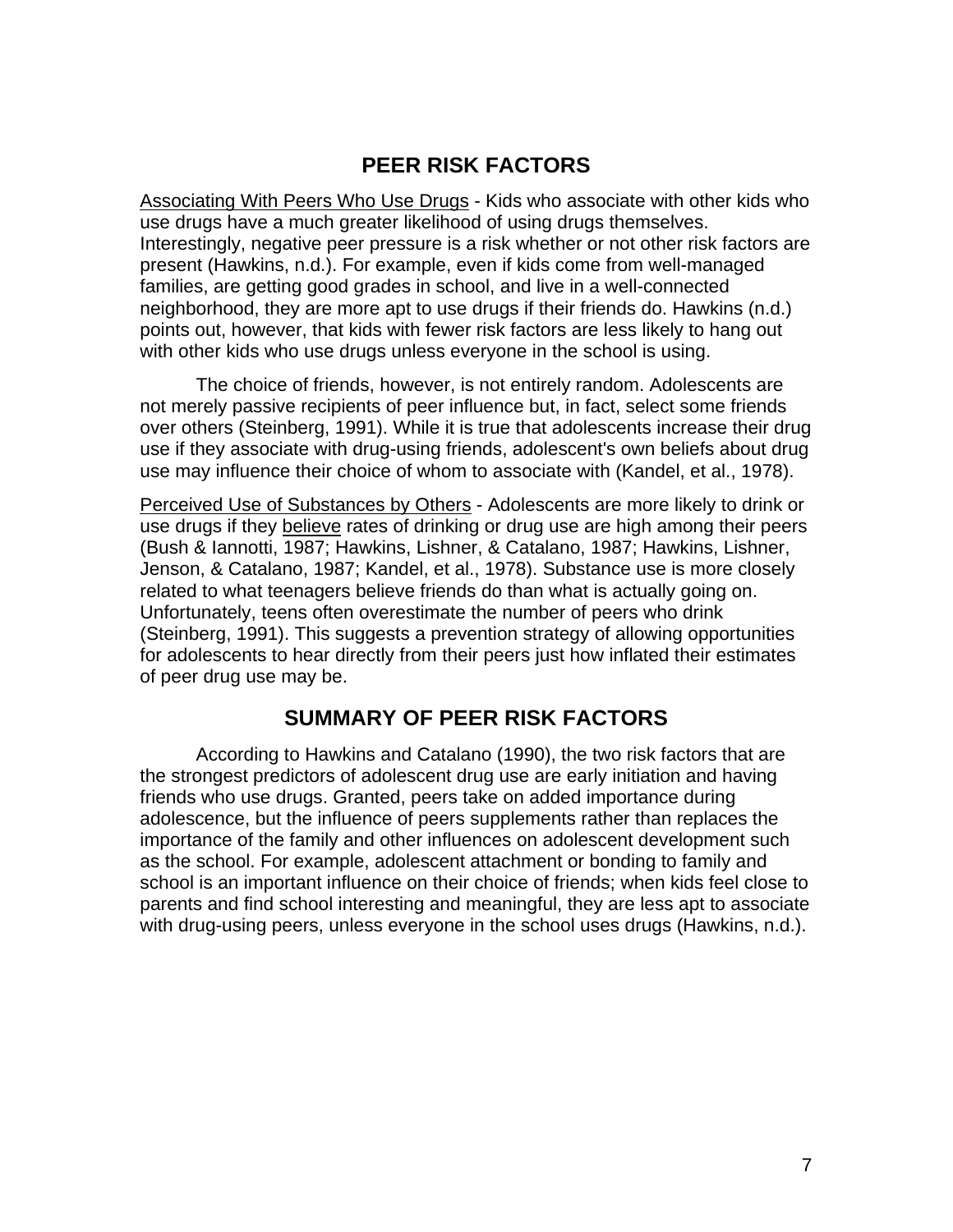## **SCHOOL RISK FACTORS**

Academic Failure - Academic failure increases the risk of drug abuse but, conversely, drug abuse also increases the risk of academic failure (Dryfoos, 1990; Hawkins, n.d.; Hawkins, Lishner, & Catalano, 1987; Hawkins, Lishner, Jenson, & Catalano, 1987; Higgins, 1988; Newcomb & Bentler, 1989). Academic failure appears to be especially important in the late elementary grades; youth who are failing in grades 4, 5, and 6, for whatever reason, are more apt to get involved in drug abuse during high school (Hawkins, n.d.; Hawkins, Lishner, & Catalano, 1987). Drug abuse is also associated with skipping school (Dryfoos, 1990; Hawkins, Lishner, Jenson, & Catalano, 1987).

Low Commitment to School - Students who hate school, who attend only so they can hang out with friends and smoke cigarettes, who lose their commitment to being a student and getting an education, are at elevated risk for problems in adolescence (Hawkins, n.d.).

Low commitment to school may be due, in part, to school size. Large schools offer more nonacademic activities, but extra-curricular participation per person is only about half as much as in smaller schools (Barker & Gump, 1964). In large schools, academically marginal students often feel unneeded, like outsiders; they rarely get involved in school activities. In small schools, however, these students feel a sense of involvement and obligation equal to that of more academically successful students.

School Transitions - When students move from an elementary school to a junior-high school or middle school, academic achievement goes down, extracurricular participation goes down, feelings of being anonymous go up, and rates of drug use and drug abuse increase (Carnegie Council, 1989; Hawkins, n.d.; Hawkins, Lishner, Jenson, & Catalano, 1987; Simmons, Burgeson, Carolton-Ford, & Blyth, 1987; Steinberg, 1991). The timing of school transitions appears important with negative consequences more likely the earlier the transition occurs in a child's life, and when it occurs in conjunction with several other life changes. Students most susceptible to the negative effects of school transitions include marginal students, those who lose friends during the transition, or those experiencing other problems (Simmons, Blyth, Van Cleave, & Bush, 1979; Simmons, et al., 1987; Steinberg, 1991).

Teaching Practices - Hawkins (n.d.) suggests that classroom teaching practices can result in improved academic achievement, higher commitment to school, and lower rates of suspension and expulsion. One practice that appears to be especially important is proactive classroom management--providing clear expectations, consequences for failing to meet expectations, and rewards for achieving them. By using this type of classroom management, teachers are more able to maintain control in the classroom and to tailor the teaching to children of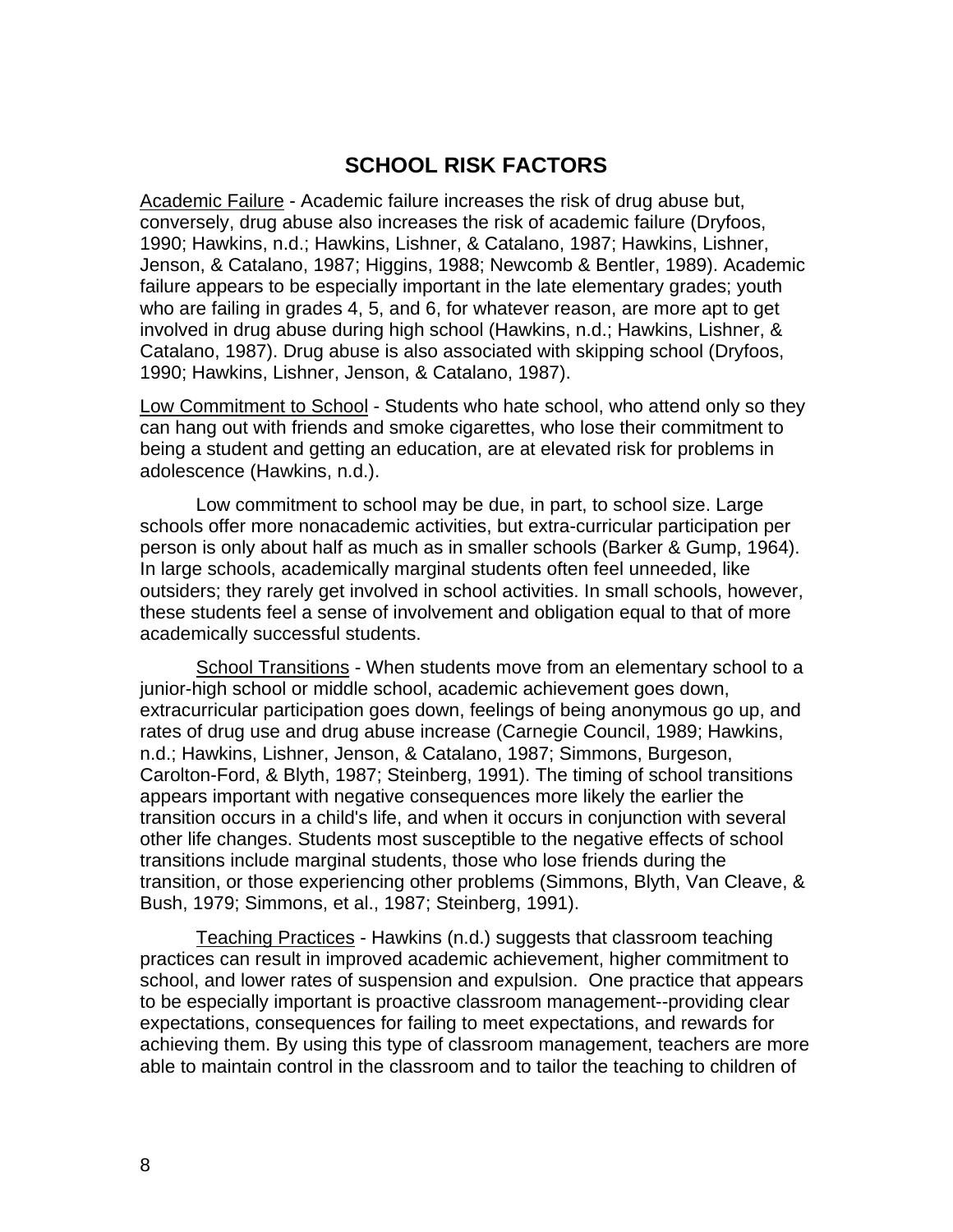all ability levels. Another teaching practice, cooperative learning, organizes students into small groups, thereby harnessing peer pressure to enhance learning.

# **WORK RISK FACTORS**

Long Work Hours - Working long hours places average youngsters "at-risk" for drug and alcohol abuse. For freshmen and sophomores, working in excess of 15 hours per week places youngsters at greater risk, while for juniors and seniors, working in excess of 20 hours a week or more is problematic (Steinberg, 1991). In a recent study in Wisconsin, Small reports that the majority of 11th and 12th graders are regular users of alcohol; those who work more than 20 hours per week, however, drink more often and consume more on each occasion (Bogenschneider, Small, & Riley, 1990).

# **COMMUNITY RISK FACTORS**

Complacent or Permissive Community Laws and Norms - Adolescents respond to adult messages, being more likely to use substances acceptable to the community than those strongly disapproved of by the community (Baumrind, 1987). Therefore, adolescents are more apt to use substances in the context of permissive, complacent, or inconsistent laws, school and work place policies, and community norms. Clear statements, such as higher rates of taxation, decrease the rate of alcohol usage among both light and heavy users. Raising the drinking age from 18 to 21 reduces alcohol usage, but is not as effective as taxation among heavy users (Hawkins, n.d.; Higgins, 1988).

Drug Availability - Drug availability is clearly related to use (Hawkins, n.d.; Higgins, 1988; Newcomb & Bentler, 1989). Hawkins (n.d.) reports that in schools where students perceive there are more drugs available, higher rates of drug use occur. Control of the supply of drugs probably has the greatest effect on the behavior of youngsters who have never used or who are early experimenters (Falco, 1988); early users are most often introduced to unhealthy substances by trusted adults (Hawkins, n.d.).

Lack of Concerted Law Enforcement - While it is true that society will never be able to eliminate the supply of alcohol to underage drinkers, limiting supply remains an important strategy because it communicates the norms and beliefs of society and establishes the boundaries of socially sanctioned behavior (Hawkins, n.d.; Higgins, 1988). For example, when violators are busted for selling booze to minors, other people hear of it and are less likely to do it.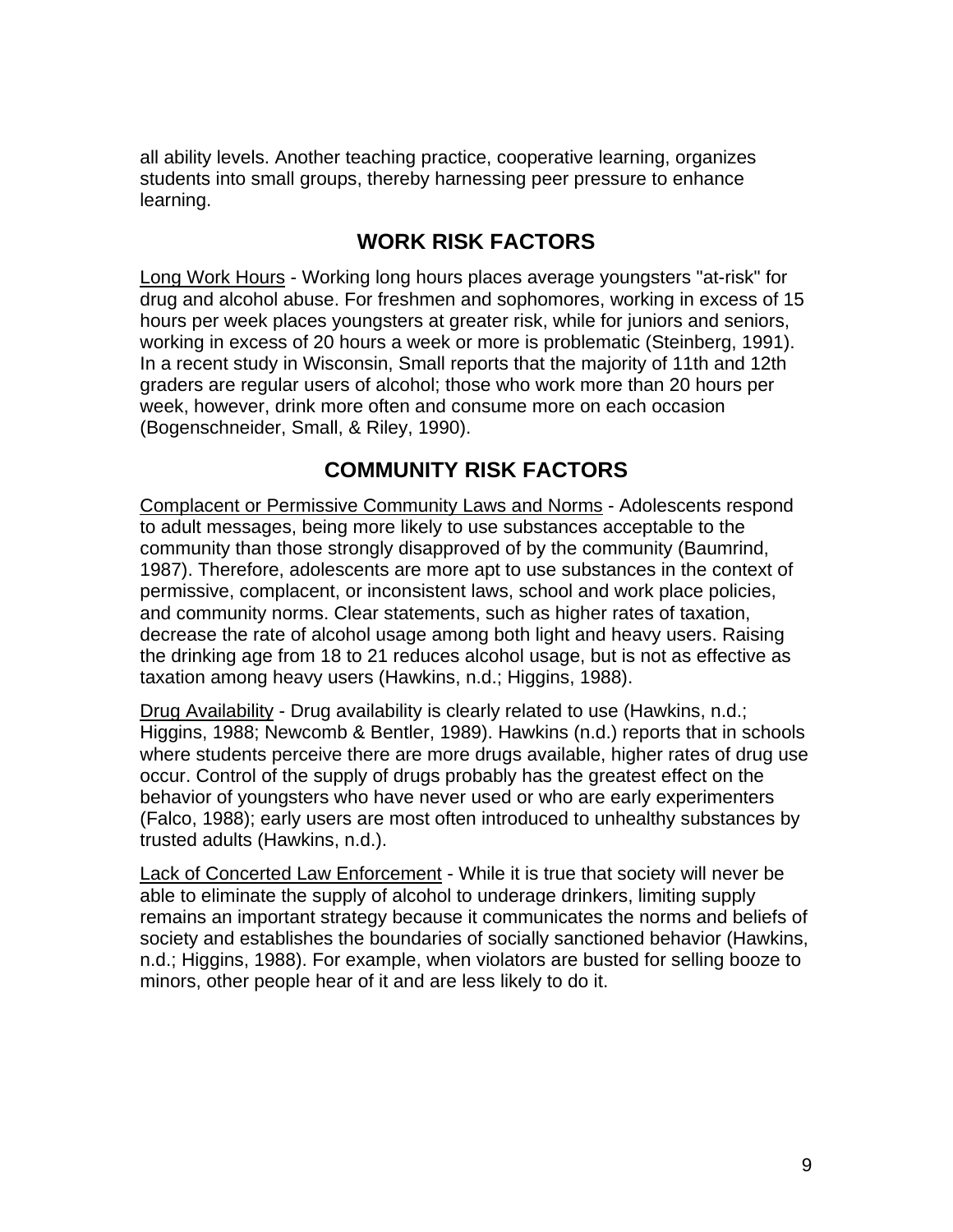Lack of Meaningful Roles - As young people mature, they desire new rights, privileges, and responsibilities, many which are reserved for adults. In contemporary society, young people are permitted few opportunities to participate in legitimate government and community roles; instead, they search for other symbols of adulthood such as alcohol or sexuality, which some contend are the only tastes of adulthood available to young people. While empirical support for this argument is sparse, substance use does drop off markedly when young people enter responsible roles such as marriage and parenthood (Steinberg, 1991).

Lack of Clarity Regarding Adolescent and Adult Status - The scarcity of meaningful roles than confer adult status is exacerbated by the lack of clarity regarding when adolescents become adults; few formal ceremonies or rites of passage other than religious ceremonies like confirmation or graduation, mark the transitions from childhood into adolescence or adolescence into adulthood (Steinberg, 1991). This haziness about when an adolescent becomes an adult also blurs the issue of when adolescent alcohol use is appropriate; this, in turn, contributes to a lack of consistent norms regarding drug use (Higgins, 1988).

Low Neighborhood Attachment and Community Disorganization - The risk of youth involvement in substance abuse increases under conditions of low neighborhood attachment (Hawkins, n.d.; Hawkins, Lishner, Jenson, & Catalano, 1987). Low neighborhood attachment means that community residents have little connection to others in the neighborhood, parents don't talk to each other, and few community norms exist regarding such issues as curfews and drinking. This community disorganization can occur in middle and upper-middle class neighborhoods as well as lower socioeconomic settings.

Communities marked by low quality housing and high levels of disorganization—vandalism, broken windows, and unoccupied dwellings experience higher levels of drug abuse. Mobility is also associated with higher rates of drug-related problems, evoking the greatest harm among the transient and those who lack the socioeconomic resources and skills to integrate into new communities (Hawkins, n.d.; Hawkins, Lishner, Jenson, & Catalano, 1987).

Low Socioeconomic Status - Regular use of illicit drugs is more prevalent under conditions of extreme social and economic deprivation (Hawkins, Lishner, Jenson, Catalano, 1987; Newcomb & Bentler, 1989; Steinberg, 1991). Risk factors are often correlated so being poor increases the probability that other risks will be present and also, magnifies the adverse impact of these risk factors that exist.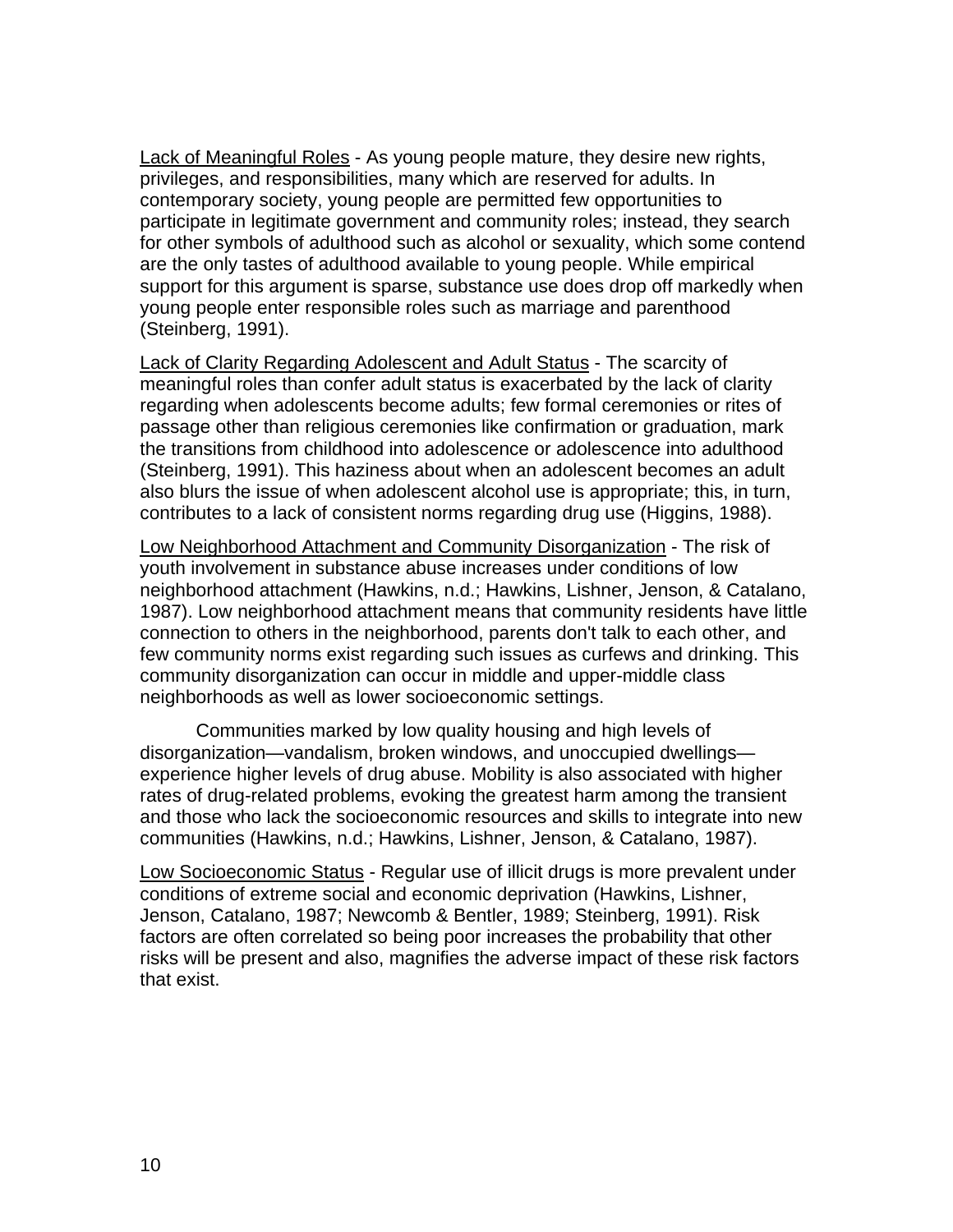# **SUMMARY OF SCHOOL, WORK, AND COMMUNITY RISK FACTORS**

Few prevention programs focus on the spectrum of childhood predictors of adolescent drug use and abuse. Individual and family factors are most often addressed with less attention given to school, work, or community factors. Furthermore, since individuals engage in drug use for a variety of reasons, no single prevention approach is likely to be effective (Battjes & LaRue Jones, 1987).

#### **PROTECTIVE FACTORS**

Why is it that some teens use and abuse alcohol and other drugs, while others face many of these same life circumstances and avoid early use and abuse? What's right with these teens? What protects them? What factors serve as safeguards from these life events and enhance a youngster's ability to adapt and grow into a competent, responsible adult?

Even though the research on risk factors for teen alcohol and drug use/abuse is well-developed and consistent, few studies have focused exclusively on protective factors. In their summary of this literature, Hawkins and Catalano (1990) identify the following factors that promote adaptation and competence.

#### Clear Rules and Expectations

If societal rules, norms, and policies are clear-cut and explicit, youngsters are less apt to initiate drug use. Clear rules include explicit limits in families, written and consistently enforced policies in schools, and clear norms and standards of behavior in communities.

#### Meaningful Roles for Youth so They can Bond or Build Connections to Family, School, and Community

Even if the norms are clear, teens need the motivation to abide by the norms and policies of the community. Bonding or emotional ties to family, school, and community provide the incentive or internal motivation to follow family rules, school and work place policies, and community norms. For youngsters to become bonded to their family, school or community requires three conditions: opportunities for involvement, the skills necessary to be successful in this involvement, and a consistent system of rewards and recognition when they are (Hawkins & Catalano, 1990).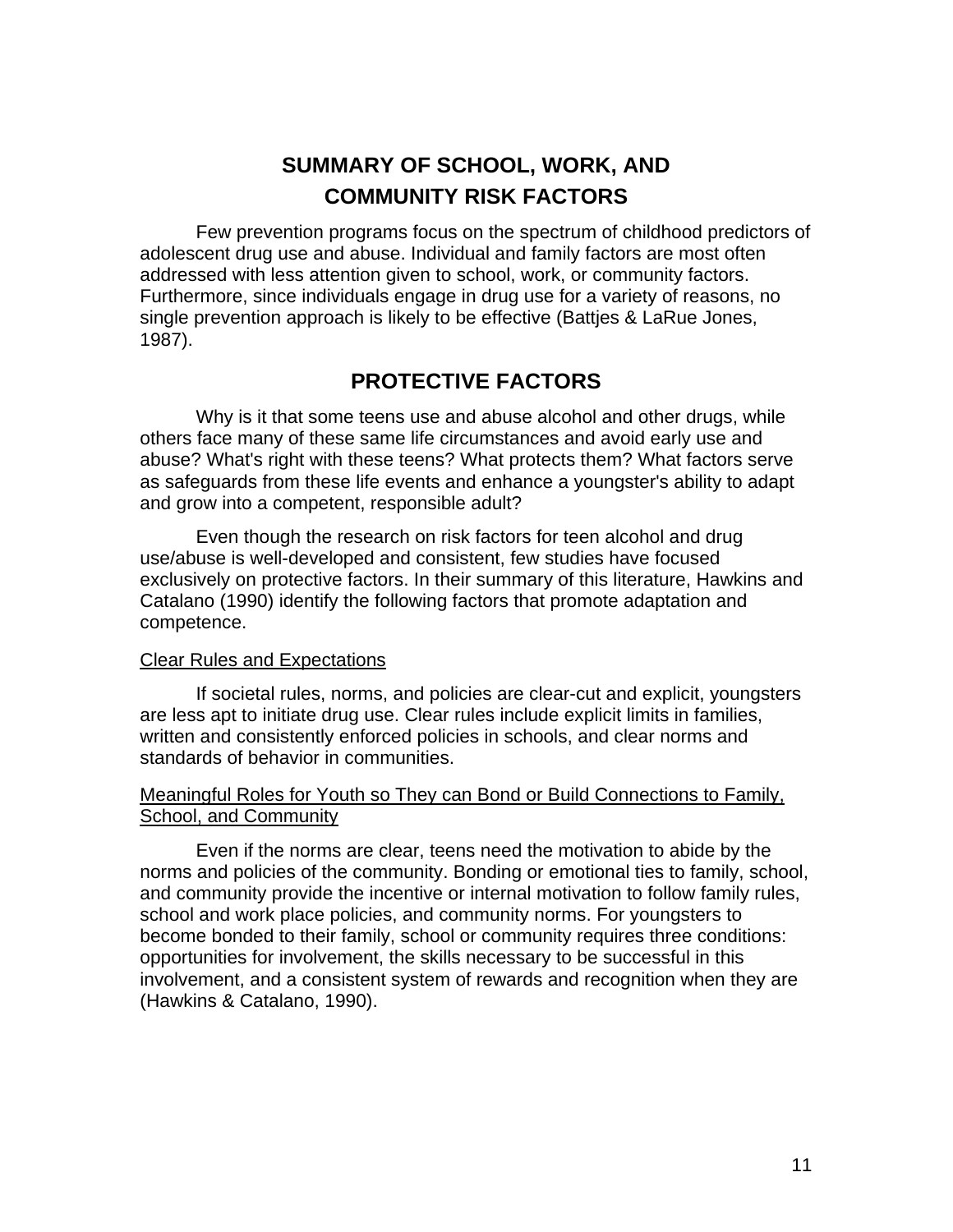#### Opportunities to Learn the Skills to Resist Negative Peer Pressure

Even when teens have clear rules and the motivation to abide by them, they need the skills to resist a powerful influence on their behavior--negative peer pressure (Hawkins & Catalano, 1990). One of the most successful prevention programs has been teens teaching younger peers how to say no to sex, smoking, and to a lesser extent, alcohol (Botvin, 1985; Howard & McCabe, 1990).

#### Alternative Youth Activities

Finally, we can give youth the skills to resist negative peer pressure, but we can also give them an alternative to fill the void if they do not drink (Blyth & Roehlkepartain, 1992). When we try to extinguish one behavior, we are much more likely to be successful if we provide an opportunity to engage in another behavior. For example, people who quit smoking often substitute gum chewing. Having other options available also decreases the amount of negative peer pressure that adolescents must resist.

## **IMPLICATIONS FOR PREVENTION**

According to a risk-focused, ecological approach, the more risk factors and the fewer protective factors, the greater the danger of youth involvement in potentially problematic behaviors. Research on youth problems indicates that one risk factor alone isn't likely to put a child at risk. But two or more--a combination of a dysfunctional family and a lot of negative peer pressure, for example--can put a child in jeopardy (Hawkins, Lishner, Jenson, & Catalano, 1987; Higgins, 1988; Newcomb, Maddahian, & Bentler, 1986; Rutter, 1979). More specifically, the presence of two risk factors elevates the chances of problem behaviors four times, and four risk factors escalate the risk by as much as 20 times (Rutter, 1979). More risk factors mean greater danger. Thus, prevention effort with the greatest chances for success identify and minimize multiple risks in several levels of the human ecology.

Yet prevention programmers often search for single factors and simple solutions to complex problems like adolescent alcohol and other drug use. Unfortunately, there are no magic bullets; if prevention efforts are to have any hope of success, they need to be comprehensive and multi-dimensional, reducing risk factors and promoting protective factors in diverse parts of the child's world.

Many prevention programs have been developed to address many of these risk and protective factors, more so for adolescent drug and alcohol use/abuse than other youth problems. While this listing is not intended to be exhausive, it does serve to alert the reader to the breadth and diversity of prevention programs that have successfully reduced risk factors and bolstered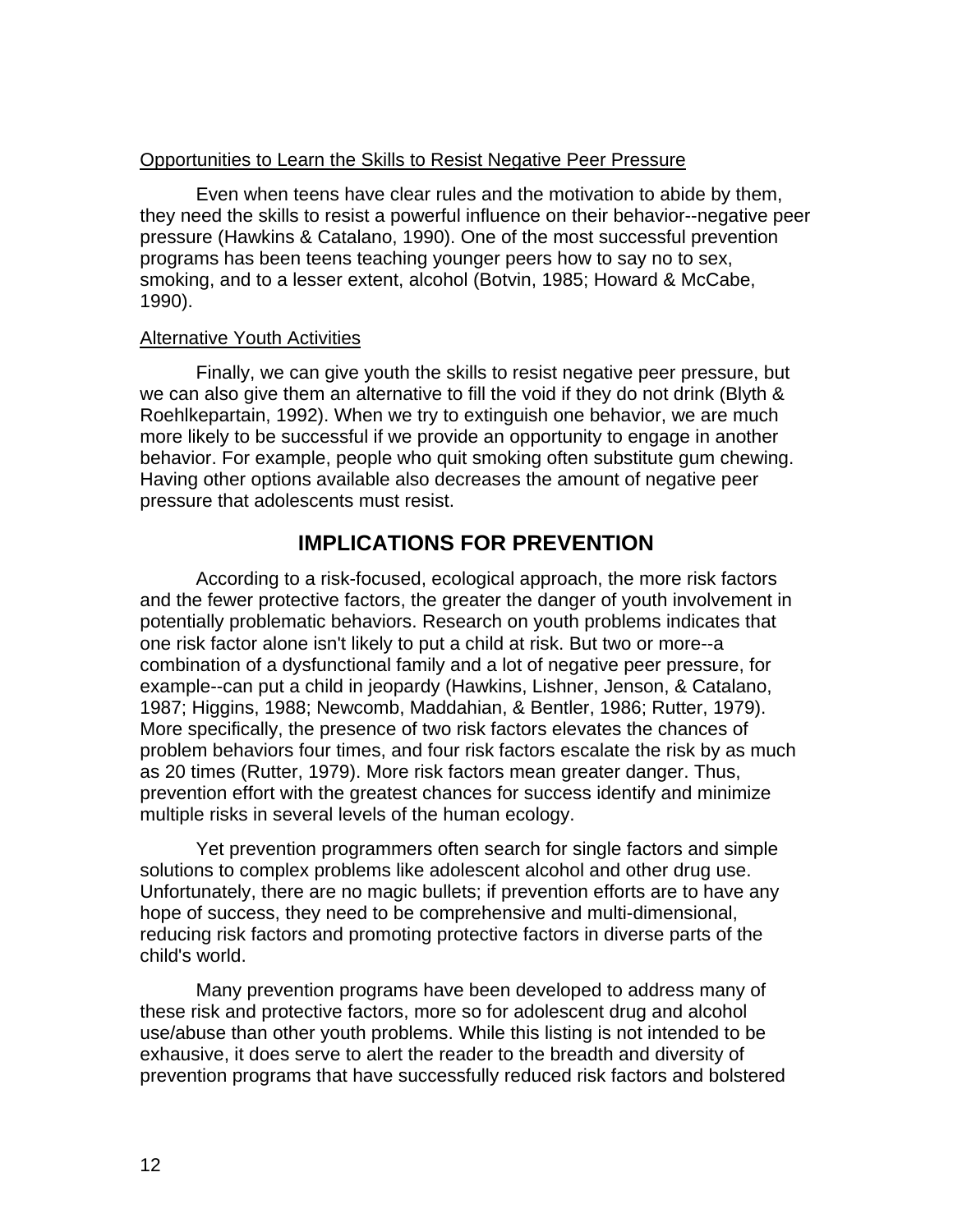protective factors related to adolescent alcohol and drug use (See also Hawkins, Catalano, Barnard, Gottbredson, Holmes, and Miller, 1992 and Hawkins, Catalano, and Miller, 1992).

At the individual and peer levels, for example, Botvin and Tortu (1988) have designed a prevention program for junior high school students that has documented effectiveness in reducing new cigarette smoking, excessive alcohol use, and marijuana use. Life Skills Training increases self-esteem, sense of personal control and self-mastery, assertiveness, self-confidence, health knowledge, and negative attitudes toward substance use. Similar or even more promising results are obtained when the program is taught by peer leaders as teachers. The program has received the New York State Governor's Award for Excellence in Health Education, has been selected as an exemplary prevention program by the National Centers of Disease Control, and was selected as one of 14 outstanding prevention programs by the American Psychological Association's Task Force on Prevention.

Shure and Spivack (1988) have developed a prevention program, Interpersonal Cognitive Problem Solving (ICPS), to address the risk factor of early anti-social behavior. Children trained for at least a 4-month period were less impulsive, aggressive, impatient, and engaged in fewer temper tantrums. Children also exhibited more concern for each other. These gains were maintained at the one and two-year follow-up. This program was also selected as one of 14 outstanding prevention programs by the American Psychological Association's Task Force on Prevention.

At the family level, Hawkins and Catalano have developed a parent education program, "Preparing for the Drug-Free Years" for parents of children ages 9 to 12 to reduce the risk that children will develop an alcohol or drug problem (Hawkins, Catalano, Brown, Vadasy, Roberts, Fitzmahan, Starkman, & Ransdell, 1988). The program addresses the factors of parental attitudes toward drug use, friends who use drugs, ineffective family management practices, low degree of bonding to family, and early first use of drugs. Evaluations suggest that participants learn skills and practices associated with lower risk of drug use (Hawkins, Catalano, Barnard, Gottfredson, Holmes, & Miller, 1992).

Talking With Your Kids About Alcohol (TWYKAA) is a family-level program to help parents increase abstinence, delay age of onset, and decrease children's risk of future alcohol problems, especially health problems such as alcoholism and motor vehicle accidents. Parents are alerted to the messages their children receive from such sources as peers and the media. Parents also learn persuasive communication skills and specific resistance techniques that can be taught to their children. Evaluations demonstrate that parents reduce their alcohol consumption after going through the program followed by reductions in their children's drinking within six months (Prevention Research Institute, n.d.).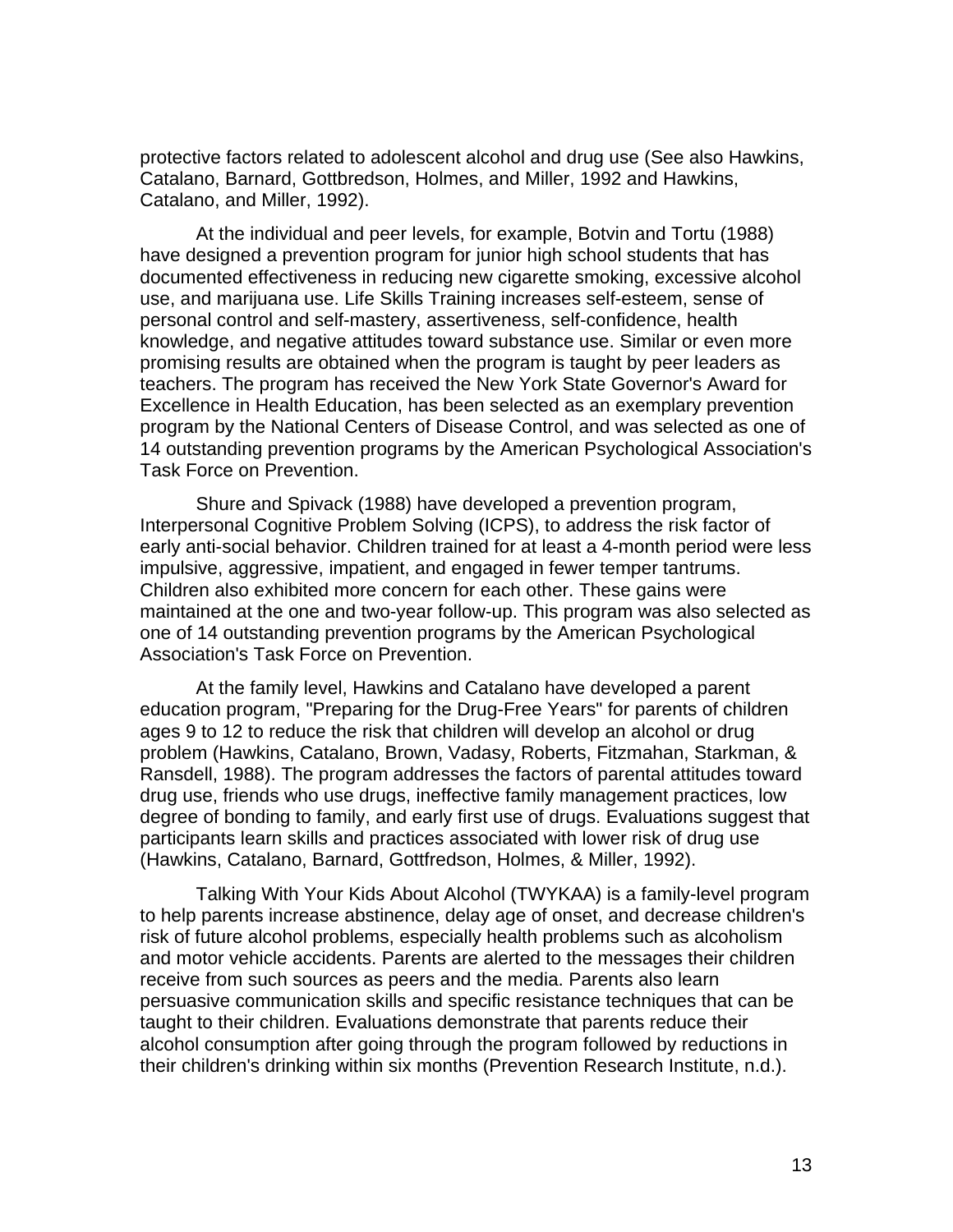At the school level, prevention researchers have developed the School Transitional Environment Project (STEP) to help young people adjust to school transitions (Felner & Adan, 1988). To create a more stable environment, STEP creates schedules in which the same group of students takes most courses together. Regular one-on-one meetings with homeroom teachers give students the personal attention they need. Designating a part of the building for younger grade levels alleviates a major concern of many new students who feel intimidated by older children. In a study in a large urban high school, control students showed declines in grades and increases in absenteeism when they entered high school, while the STEP students showed no such effects. STEP students perceived the school as more stable, well-organized, and supportive than control students.

While efforts to address many risk and protective factors require formal programs such as those just described, others do not. For example, communities have encouraged stricter enforcement of drinking laws, developed student assistance programs, established parent networks, sponsored alternative youth activities, removed alcohol from family picnics, and provided meaningful roles for young people.

In any given community, some of these programs and efforts may be more important than others (Bogenschneider, et al, 1990). Thus, communities need to assess which of these supports for averting youth alcohol and other drug use are in place and which are missing so programming can be directed toward local needs (Bogenschneider, et al., 1990).

As important as identifying the prevention strategies most needed in the community is targeting the most appropriate developmental age. Intervening early before negative behaviors begin to crystallize increases the chances that efforts will be successful. Finally, the potential consequences of any prevention effort should be considered carefully. No matter how well-intentioned, any intervention that is powerful enough to change behavior to produce a beneficial outcome could also have an unwanted (and usually unforeseen) adverse effect (Shaffer, Philips, Garland, & Bacon, 1989).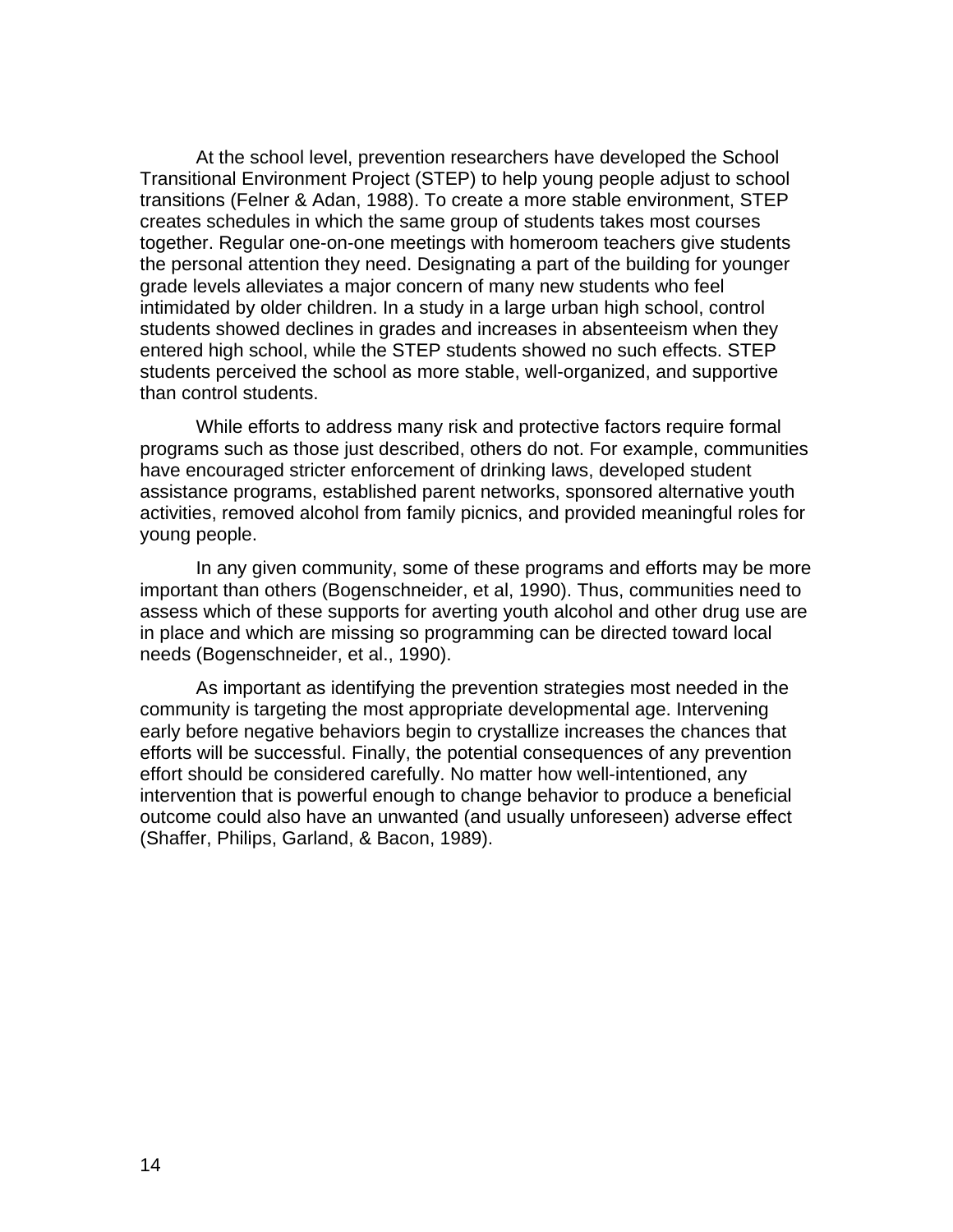# **CONCLUSION**

According to this risk-focused ecological approach, prevention of youth problems requires a comprehensive, multi-dimensional approach that focuses on family dynamics, school performance, community rules and expectations, and the development of individual social skills and coping strategies. To promote healthy development and encourage wise and responsible decisions regarding alcohol and other drug use by young people, we need to put our energies into reducing or eliminating risk factors, and enhancing and creating the many conditions that can protect and support youth.

Revised 6/93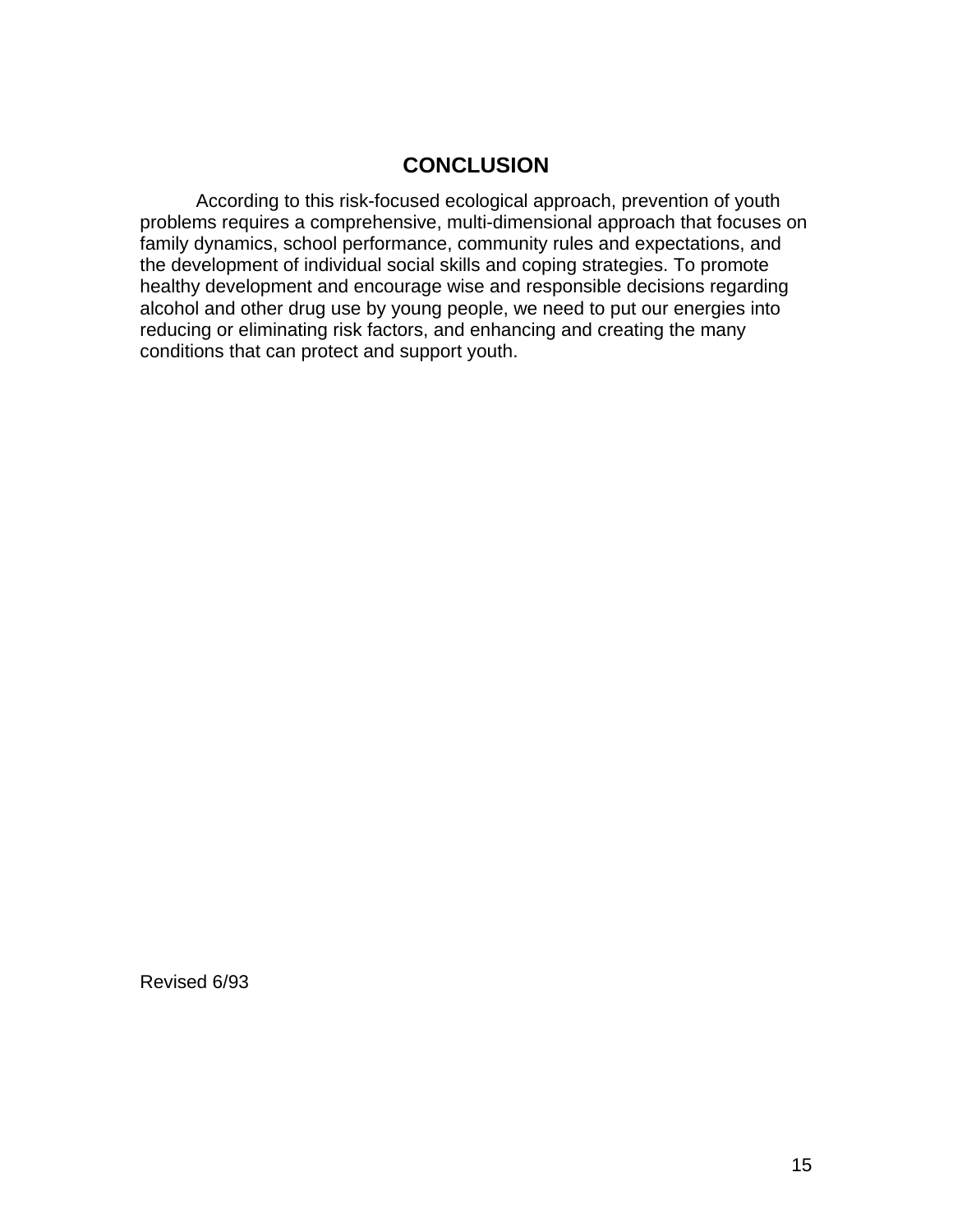## **REFERENCES**

- Barker, R. G., & Gump, P. V. (1964*). Big school, small school: High school size and student behavior*. Stanford: Stanford University Press.
- Battjes, R. J., & LaRue Jones, C. (1987). *Implications of etiological research for preventive interventions and future research. National* Institute on Drug Abuse Monograph 56. (DHHS Publication No. ADM 87-1335). Washington, DC: U. S. Government Printing Office.
- Baumrind, D. (1987*). Familial antecedents of adolescent drug use: A developmental perspective*. National Institute on Drug Abuse Monograph 56. (DHHS Publication No. ADM 87-1335). Washington, DC: U. S. Government Printing Office.
- Blyth, D. A., & Roehlkepartain, E. G. (1992). Working together: A new study highlights what youth need from communities. *Source, 8*(2). Minneapolis, MN: Search Institute.
- Bogenschneider, K., Small, S., & Riley, D. (1990, September). *An ecological riskfocused approach for addressing youth-at-risk issues*. Chevy Chase, MD: National 4-H Center.
- Botvin, G. J. (1985). *Prevention of adolescent substance abuse through the development of personal and social competence. In Preventing adolescent drug abuse: Intervention strategies.* National Institute on Drug Abuse Monograph 47. (DHHS Publication No. ADM 85-159663). Washington, DC: U.S. Government Printing Office.
- Botvin, G. J., & Tortu, S. (1988). Preventing adolescent substance abuse through life skills training. In R. H. Price, E. L. Cowen, R. P. Lorion, & J. Ramos-McKay (Eds.), *14 Ounces of Prevention: A casebook for practitioners*. Washington, DC: American Psychological Association.
- Bush, P. J., & Iannotti, R. (1987). *The development of children's health orientations and behaviors: Lessons for substance use prevention*. National Institute on Drug Abuse Monograph 56. (DHHS Publication No. ADM 87-1335). Washington, DC: U. S. Government Printing Office.
- Carnegie Council on Adolescent Development Task Force on Education of Young Adolescents (1989). *Turning points: Preparing American youth for the 21st century.* New York: Carnegie Corporation.

Dryfoos, J. G. (1990). *Adolescents at risk*. New York: Oxford University Press.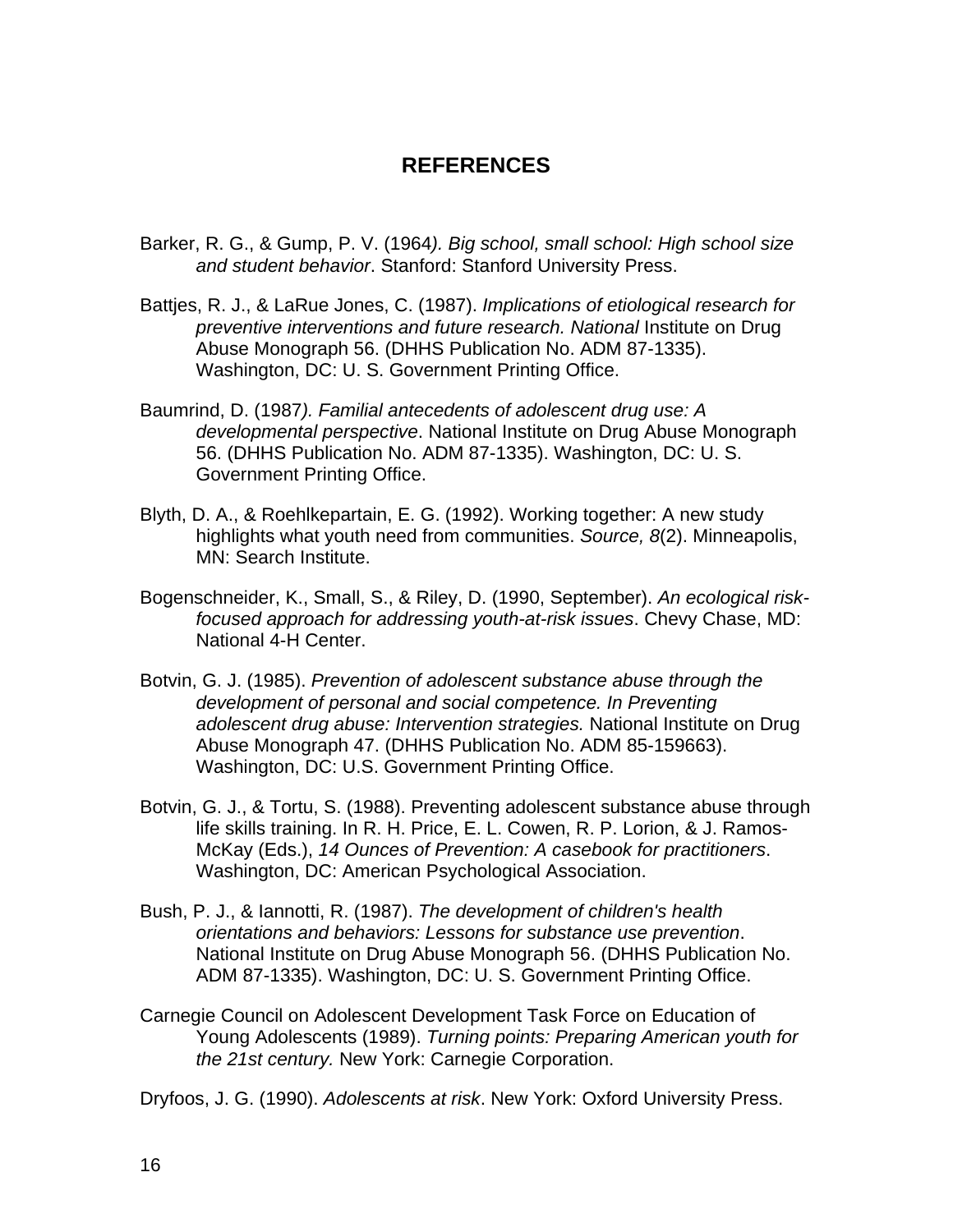- Falco, M. (1988). *Preventing abuse of drugs, alcohol, and tobacco by adolescents*. New York: Carnegie Council on Adolescent Development.
- Felner, R. D., & Adan, A. M. (1988). The school transitional environment project: An ecological intervention and evaluation. In R. H. Price, E. L. Cowen, R. P. Lorion, & J. Ramos-McKay (Eds*.), 14 Ounces of Prevention: A casebook for practitioners*. Washington, DC: American Psychological Association.
- Hawkins, D. (n.d.). *Risk-focused prevention: Prospects and strategies*. Invited lecture at the Coordinating Council on Juvenile Justice and Delinquency Prevention.
- Hawkins, J. D., & Catalano, R. F. (1990). *How the experts answer the 20 most asked questions about risks for drug abuse*. [audiotape]. Washington, DC: Developmental Research & Programs.
- Hawkins, J. D., Catalano, R. F., Barnard, K. E., Gottfredson, G. D., Holmes, A. B., IV, & Miller, J. Y. (1992). *Communities that care: Action for drug abuse prevention*. San Francisco, CA: Jossey-Bass, Inc.
- Hawkins, J. D., Catalano, R. F., & Miller, J. Y. (1992). Risk and protective factors for alcohol and other drug problems in adolescence and early adulthood: Implications for substance abuse prevention. *Psychological Bulletin, 112*(1), 64-105.
- Hawkins, J. D., Catalano, R. F., Brown, E. O., Vadasy, P. F., Roberts, C., Fitzmahan, D., Starkman, N., & Ransdell, M. (1988). Preparing for the drug (free) years: A family activity book. Seattle, WA: Comprehensive Health Education Foundation.
- Hawkins, J. D., Lishner, D. M., & Catalano, R. F. (1987). *Childhood predictors and the prevention of adolescent substance abuse*. National Institute on Drug Abuse Monographs 56, (pp. 75-126). (DHHS Publication No. ADM 87-1335). Washington, DC: U. S. Government Printing Office.
- Hawkins, J. D., Lishner, D. M., Jenson, J. M., & Catalano, R. F. (1987). *Delinquents and drugs: What the evidence suggests about prevention and treatment programming*. National Institute on Drug Abuse. (DHHS Publication No. ADM 87-1537). Washington, DC: U. S. Government Printing Office.
- Higgins, P. S. (1988). *The prevention of drug abuse among teenagers: A literature review.* St. Paul, MN: Amherst H. Wilder Foundation.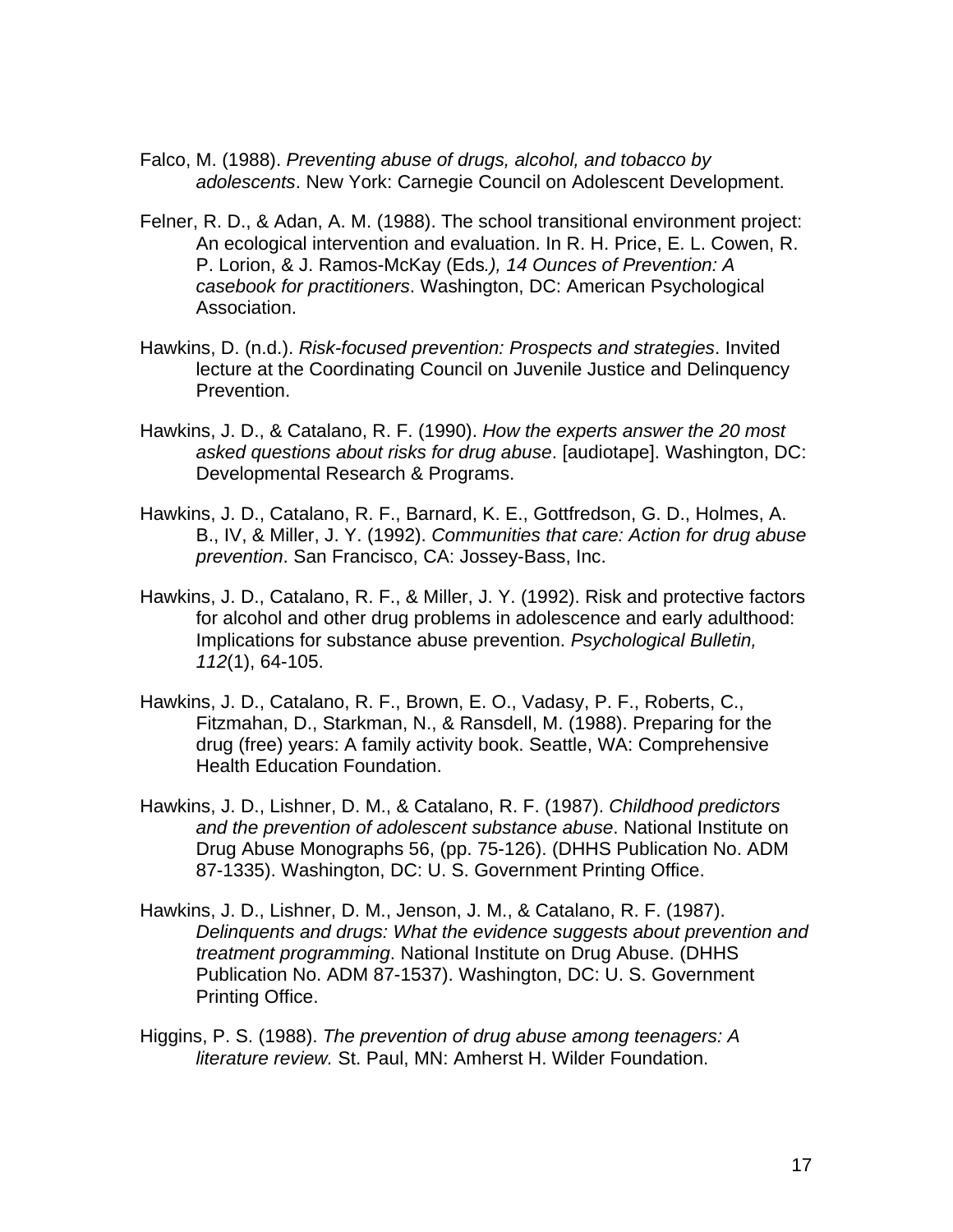- Howard, M., & McCabe, J. B. (1990). Helping teenagers postpone sexual involvement. *Family Planning Perspectives, 22*, 21-26.
- Kandel, D. B., Kessler, R. C., & Margulies, R. Z. (1978). Antecedents of adolescent initiation into states of drug use: A developmental analysis. In D. B. Kandel (Ed.), *Longitudinal research and drug use: Empirical findings and methodological issues* (pp. 73-98). Washington, DC: Hemisphere.
- Newcomb, M. D., & Bentler, P. M. (1989). Substance use and abuse among children and teenagers. *American Psychologist, 44*, 242-248.
- Newcomb, M. D., Maddahian, E., & Bentler, P. M. (1986). Risk factors for drug use among adolescents: Concurrent and longitudinal analyses*. American Journal of Public Health, 76*, 525-531.
- Office of Substance Abuse Prevention (1991). News from OSAP and ADAMHA. *Prevention Pipeline, 4*(3), 1.
- Patterson, G. R., & Stouthamer-Loeber, M. (1984). The correlation of family management practices and delinquency. *Child Development, 55*, 1299- 1307.
- Prevention Research Institute (n.d*.). An introduction to the Prevention Research Institute*. Lexington, KY: Prevention Research Institute.
- Richardson, J. L., Dwyer, K., McGuigan, K., Hansen, W. B., Dent, D., Johnson, C. A., Sussman, S. Y., Brannon, B., & Phil, B. F. (1989). Substance use among eighth grade students who take care of themselves after school. *Pediatrics, 84*, 556-566.
- Robins, L. N., & Przybeck, T. R. (1987). *Age of onset of drug use as a factor in drug and other disorders*. National Institute on Drug Abuse Monograph 56 (pp. 178-192). (DHHS Publication No. ADM 87-1335). Washington, DC: U. S. Government Printing Office.
- Rutter, M. (1979). Protective factors in children's responses to stress and disadvantage. In M. W. Kent & J. E. Rolf (Eds*.), Primary prevention of psychopathology: Social competence in children, 3*, (pp. 49-74). Hanover, NH: University Press of New England.
- Shaffer, D., Philips, I., Garland, A., & Bacon, K. (1989). Prevention issues in youth suicide. In D. Shaffer, I. Philips, N. B. Enzer, & M. M. Silverman (Eds.), *Prevention of mental disorders, alcohol and other drug use in children and adolescents*. OSAP Prevention Monograph-2 (pp. 443-456). Rockville, MD: Office for Substance Abuse Prevention.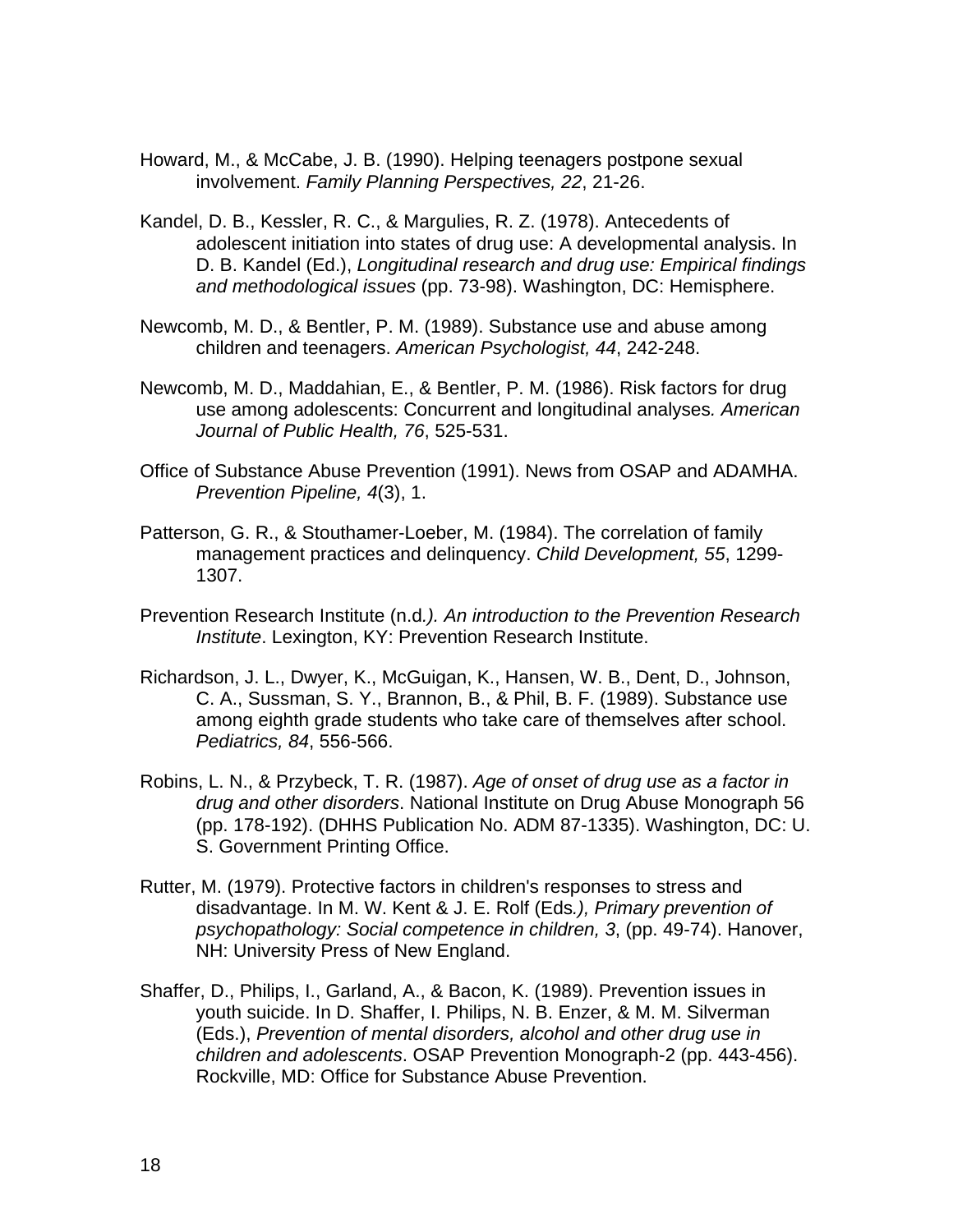- Shure, M. B., & Spivack, G. (1988). Interpersonal cognitive problem solving. In R. H. Price, E. L. Cowen, R. P. Lorion, & J. Ramos-McKay (Eds*.), 14 Ounces of Prevention: A casebook for practitioners*. Washington, DC: American Psychological Association.
- Simmons, R. G., Blyth, D. A., Van Cleave, E. F., & Bush, D. M. (1979). Entry into early adolescence: The impact of school structure, puberty, and early dating on self-esteem. A*merican Sociological Review, 44*, 948-967.
- Simmons, R. G., Burgeson, R., Carlton-Ford, S., & Blyth, D. A. (1987). The impact of cumulative change in early adolescence. *Child Development, 58*, 1220-1234.

Small, S. (1990). *Unpublished data*.

Steinberg, L. (1991). *Adolescent transitions and alcohol and other drug use prevention. Preventing adolescent drug use: From theory to practice*. Office of Substance Abuse Prevention Monograph-8, (pp. 13-51). Washington, DC: U. S. Department of Health and Human Services.